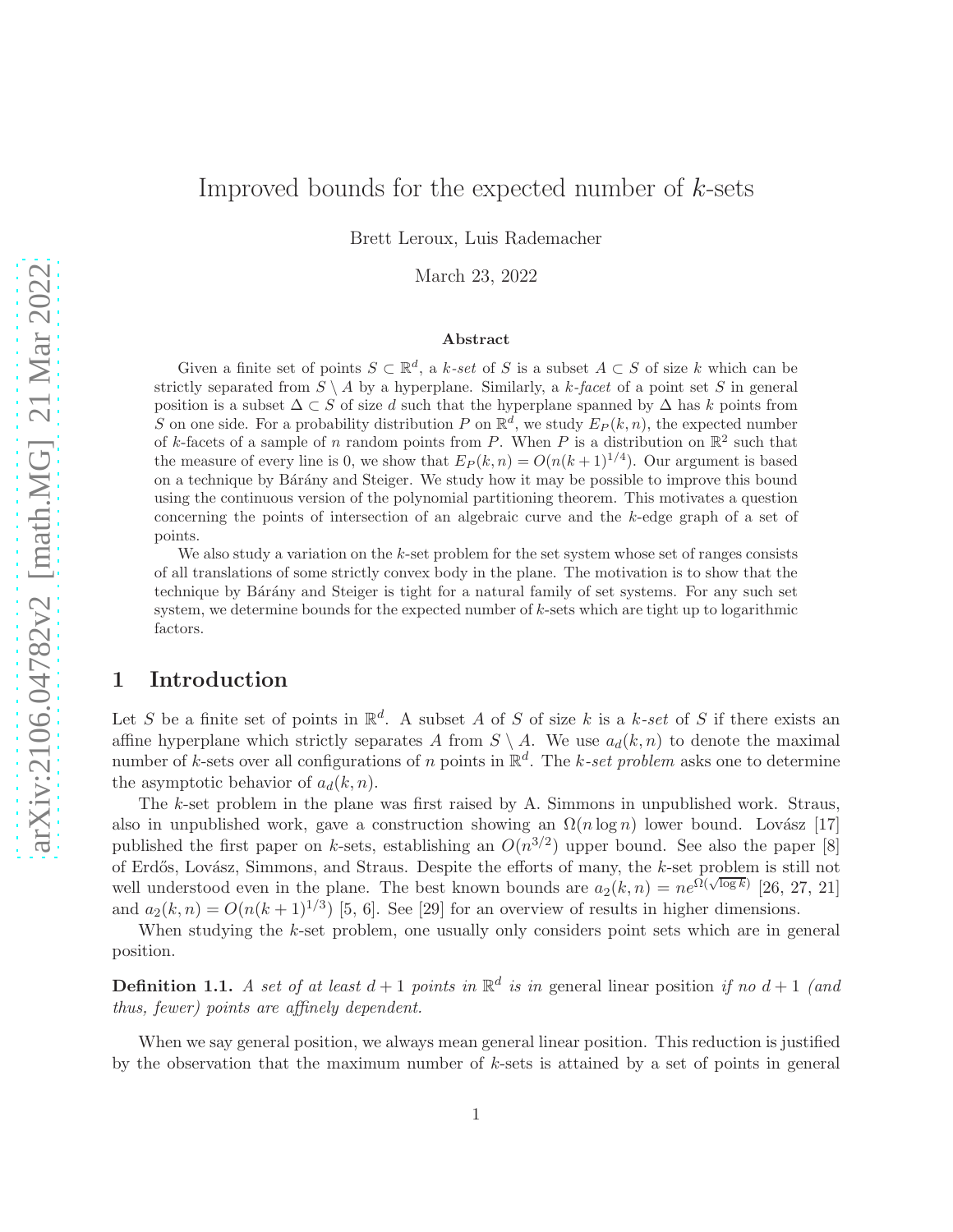position (see for example [\[29\]](#page-23-2)). For point sets in general position, one can study the closely related concept of k-facets.

Let S be a set of n points in general position in  $\mathbb{R}^d$ . A subset  $\Delta \subset S$  of size d is a k-facet of S if the open halfspace on one side of aff  $\Delta$  contains exactly k points from S. We use  $e_d(k, n)$  to denote the maximal number of  $k$ -facets over all configurations of  $n$  points in general position in  $\mathbb{R}^d$ . It can be shown that for fixed d, the functions  $e_d(k, n)$  and  $a_d(k, n)$  have the same asymptotic behavior [\[29\]](#page-23-2). In this paper, it is more convenient for us to work with k-facets. Furthermore, our main results are for the planar version of the  $k$ -facet problem. In the plane,  $k$ -facets are also known as k-edges.

It is widely believed that the true value of  $e_2(k, n)$  is closer to the best known lower bound than to the best known upper bound. Indeed, Erdős et al. conjectured in [\[8\]](#page-22-1) that  $e_2(k,n) = O(n^{1+\epsilon})$ for any  $\epsilon > 0$ . Some support for this conjecture is provided by the results one can obtain for the probabilistic version of the k-facet problem which was originally studied by Bárány and Steiger in [\[2\]](#page-22-3). Given a probability distribution P on  $\mathbb{R}^d$ , what is the expected number  $E_P(k,n)$  of k-facets of  $X$ , a sample of  $n$  independent random points from  $P$ ? Recall that the  $k$ -facet problem is only defined for point sets in general position. For this reason, in all of our results concerning  $E_P(k, n)$ , our attention is restricted to distributions  $P$  such that the measure of every hyperplane is 0. This is the minimal assumption on distributions  $P$  which guarantees that a sample of points from  $P$  is in general position with probability 1. We refer to the original k-facet problem as the deterministic version. By the probabilistic version of the k-facet problem, we mean the question of the value of  $E_P(k,n)$ .

Bárány and Steiger showed in [\[2\]](#page-22-3) that  $E_P(k,n) = O(n^{d-1})$  if P is spherically symmetric. Also, if P is the uniform distribution on a convex body in  $\mathbb{R}^2$ , they show that  $E_P(k,n) = O(n)$ . Similar sorts of bounds were obtained in [\[4\]](#page-22-4) and [\[3\]](#page-22-5): Clarkson showed in [4] that  $E_P(k,n) = O(n^{d-1})$  if P is a coordinate-wise independent distribution. A result of Chiu et al. ([\[3,](#page-22-5) Theorem 3]) improves the bound obtained by Bárány and Steiger when  $P$  is a specific type of spherically symmetric distribution. These results give some evidence that the conjecture of Erdős et al. that  $e_2(k,n)$  $O(n^{1+\epsilon})$  for any  $\epsilon > 0$  (and the extension to higher dimensions, i.e.,  $e_d(k,n) = O(n^{d-1+\epsilon})$  for any  $\epsilon > 0$  may be true.

However, when one considers more general probability distributions, the asymptotic behavior of the expected number of k-edges becomes more difficult to determine. In fact, as noted in [\[29,](#page-23-2) Section 4.2, there is some reason to believe that the probabilistic version of the k-facet problem may be more or less the same as the original: Circa publication of Bárány and Steiger's paper  $[2]$ , the best known lower bound for the deterministic k-facet problem in  $\mathbb{R}^2$  was  $e_d(\frac{n-2}{2}, n) = \Omega(n \log n)$ [\[8\]](#page-22-1). Using the construction in [\[8\]](#page-22-1), Bárány and Steiger construct a probability distribution  $P$  with  $E_P(\frac{n-2}{2}, n) = \Omega(n \log n)$ . The  $\Omega(n \log n)$  lower bound for the deterministic k-facet problem was improved to  $e_d(\frac{n-2}{2}, n) = ne^{\Omega(\sqrt{\log n})}$  in [\[27\]](#page-23-0). As noted in [\[29\]](#page-23-2), it is possible to use the construction in [\[27\]](#page-23-0) to construct a distribution P' with  $E_{P'}(\frac{n-2}{2}, n) = ne^{\Omega(\sqrt{\log n})}$ . See [\[29\]](#page-23-2) for some more details.

### Main results

Our main results are summarized below, and described in more detail in the rest of the introduction.

• Expected number of k-edges. For any Borel probability P on  $\mathbb{R}^2$  such that the measure of every line is 0, we show that the expected number of k-edges  $E_P(k, n)$  of a sample of n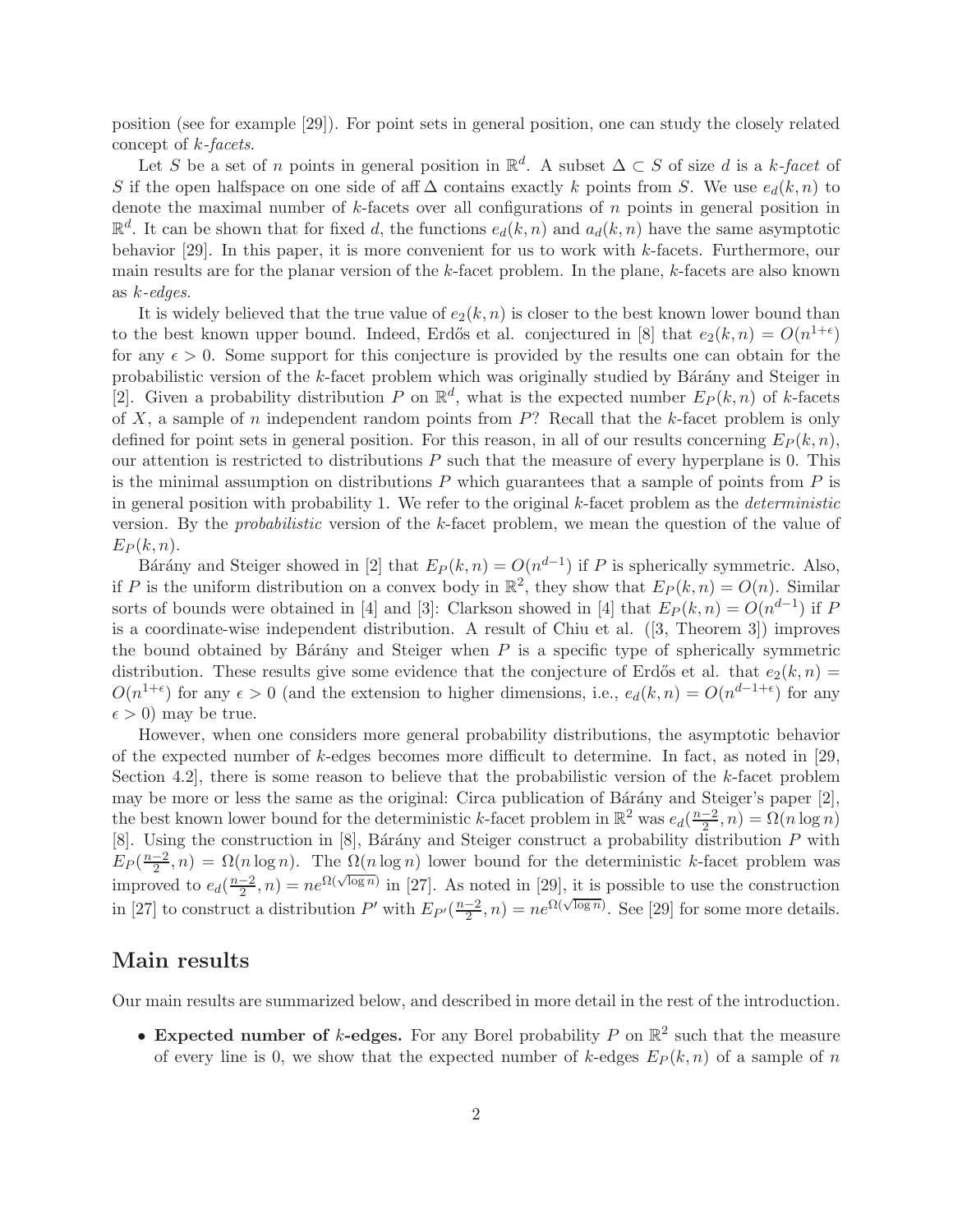points is  $O(n(k+1)^{1/4})$  (Theorem [1.3\)](#page-3-0). This is an improvement to the best known bound for the maximum number of k-edges of an n point set in the plane which is the  $O(n(k+1)^{1/3})$ by Dey [\[5,](#page-22-2) 6].

• Translations of a fixed convex body in the plane. We study a natural variation on the  $k$ -set problem where the separating curves are translations of the boundary of some strictly convex body in the plane instead of lines as in the original k-set problem. Let  $C \subset \mathbb{R}^2$  be some strictly convex body. For a set  $S \subset \mathbb{R}^2$  of n points, a  $T_C$ -k-set of S is a subset  $T \subset S$  of size k such that there exists a translation of  $C$  which contains  $T$  in its interior and contains no point in  $S \setminus T$  (Definition [4.1\)](#page-13-0). For certain distributions on  $\mathbb{R}^2$ , we show that the expected number of  $T_C$ -k-sets of a sample of n random points is  $\tilde{\Theta}(n^{3/2})$  (where  $\tilde{\ }$  means that polylogarithmic factors are ignored) (Theorems [4.10](#page-15-0) and [4.19\)](#page-20-0).

### 1.1 Expected number of k-edges

Bárány and Steiger studied the expected number of k-facets using an integral formula for  $E_P(k, n)$ . We also use the formula in the proofs of our main results so we describe it here. Let  $X_1, \ldots, X_d$ be  $d$  random points drawn from  $P$ . The assumption that the measure of every hyperplane is zero implies that  $\text{aff}(X_1, \ldots, X_d)$  is a hyperplane with probability 1. The same assumption implies that hyperplane aff $(X_1, \ldots, X_d)$  does not contain a line parallel to the dth standard basis vector  $e_d$  with probability 1. Therefore, choosing the direction of  $e_d$  as the "up" direction, we can use  $\text{aff}(X_1,\ldots,X_d)^+$  to denote the open half space above  $\text{aff}(X_1,\ldots,X_d)$ , i.e., in the direction of  $e_d$ . Similarly, we use  $\text{aff}(X_1,\ldots,X_d)^-$  to denote the open half space below  $\text{aff}(X_1,\ldots,X_d)$ , i.e., in the direction of  $-e_d$ . Define

$$
G_P(t) = \mathbb{P}\big(P(\text{aff}(X_1,\ldots,X_d)^+) \leq t\big).
$$

<span id="page-2-0"></span>Then given a sample X of n random points from  $P$ , the expected number of k-facets of X is

$$
E_P(k, n) = \sum_{F \in {X \choose d}} \mathbb{P}(\text{aff}(F)^+ \text{ or aff}(F)^- \text{ contains exactly } k \text{ points of } X)
$$
  
= 
$$
2 {n \choose d} {n-d \choose k} \int_0^1 t^k (1-t)^{n-d-k} dG_P(t).
$$
 (1)

First, we observe that Eq. [\(1\)](#page-2-0) can be used to immediately obtain the following upper bound for the expected number of  $\frac{n-d}{2}$ -facets of a sample of n points from  $any^1$  $any^1$  probability distribution on  $\mathbb{R}^d$ . The bound is much weaker than the bounds obtained by Bárány and Steiger for special cases of the distribution, but it is still non-trivial and also applies to all distributions (not only the spherically symmetric ones).

<span id="page-2-2"></span>**Theorem 1.2.** If P is a Borel probability distribution on  $\mathbb{R}^d$  such that the measure of any hyperplane is zero, then  $E_P(\frac{n-d}{2}, n) = O(n^{d-1/2})$  (where the constants in big-O depend only on d).

<span id="page-2-1"></span><sup>&</sup>lt;sup>1</sup>Recall we assume that hyperplanes have measure 0. In all our results we also restrict to Borel measures. The Borel assumption guarantees that every open halfspace is measurable which is necessary for Eq. [\(1\)](#page-2-0) (and, in particular, the definition of  $G_P(t)$  to make sense. In fact the assumption that P is Borel is the minimal assumption that guarantees that all halfspaces are measurable because the collection of open halfspaces generates the Borel sigma algebra on  $\mathbb{R}^d$ .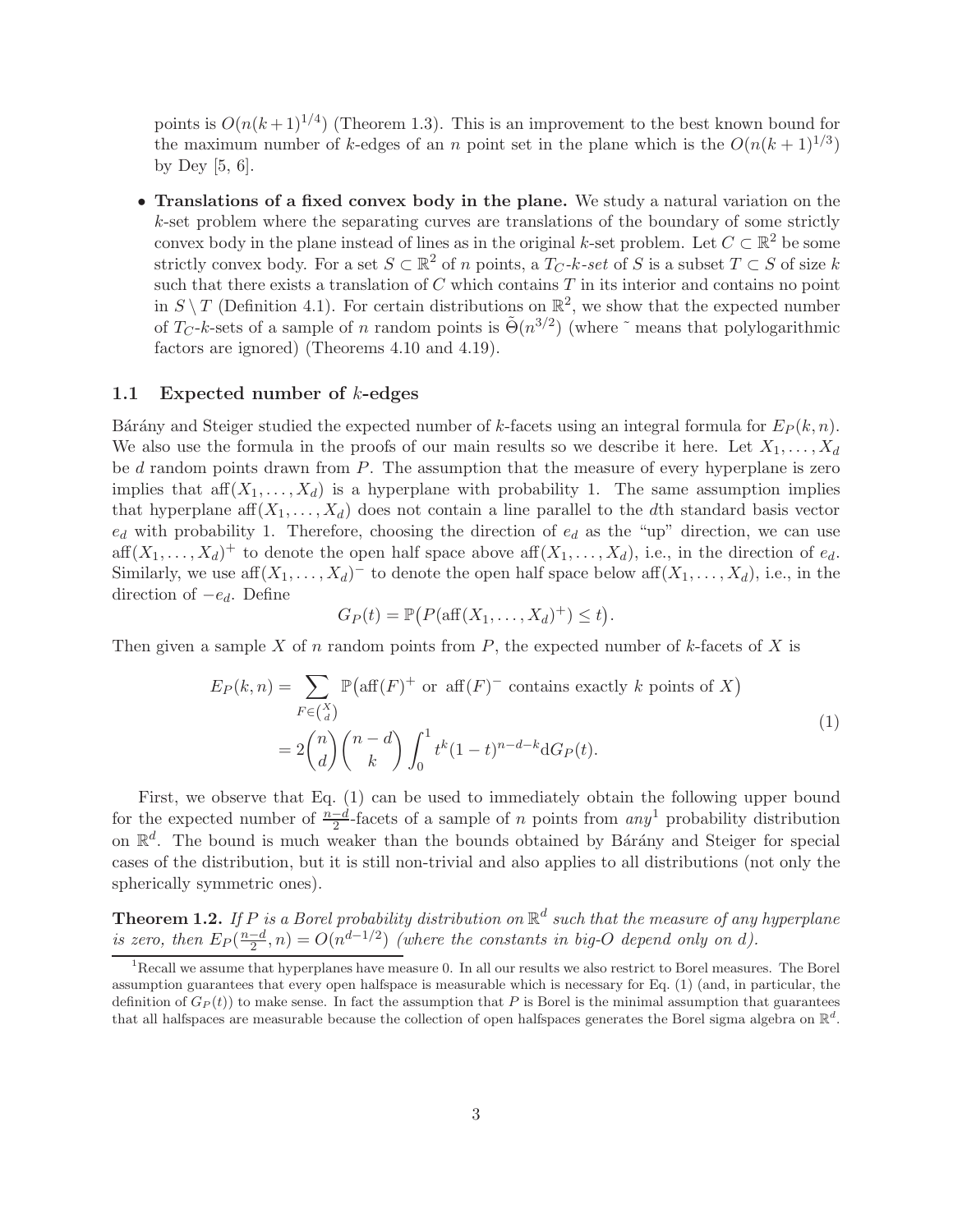<span id="page-3-1"></span>Proof. From Eq. [\(1\)](#page-2-0) and Stirling's approximation,

$$
E_P\left(\frac{n-d}{2}, n\right) = 2\binom{n}{d}\binom{n-d}{\frac{n-d}{2}}\int_0^1 t^{\frac{n-d}{2}} (1-t)^{\frac{n-d}{2}} dG_P(t)
$$
  
\n
$$
\leq 2\binom{n}{d}\binom{n-d}{\frac{n-d}{2}}\frac{1}{2^{n-d}}
$$
  
\n
$$
= O(n^{d-1/2}).
$$
\n(2)

(The above inequality holds because  $t^a(1-t)^b$  is maximized when  $t = a/(a + b)$  if  $a, b \neq 0$ .)  $\Box$ 

<span id="page-3-0"></span>In Section [2](#page-4-0) we use the weak bound in the proof of Theorem [1.2](#page-2-2) combined with a partition of the plane to show an improved bound for the expected number of  $k$ -edges:

**Theorem 1.3.** Let P be a Borel probability distribution on  $\mathbb{R}^2$  such that the measure of every line is zero. Then  $E_P(k, n) \leq 10n(k+1)^{1/4}$ .

The proof of Theorem [1.3](#page-3-0) is in Section [2.2.](#page-4-1) In Section [2.1,](#page-4-2) we review the definition of the  $k$ -edge graph (Definition [2.1\)](#page-4-3) and state some results needed for the proof of Theorem [1.3.](#page-3-0) In particular, we explain how the k-edge graph can be decomposed into *convex chains*. The proof of Theorem [1.3](#page-3-0) also uses a divide and conquer approach where the plane is partitioned into cells by vertical lines.

Section [3](#page-7-0) outlines how it may be possible to improve the bound in Theorem [1.3](#page-3-0) by partitioning the plane with algebraic curves rather than vertical lines. The existence of algebraic curves which partition the plane in a useful way is a consequence of the continuous version of the polynomial partitioning theorem of [\[11\]](#page-22-6) (Theorem [3.5\)](#page-9-0). Whether or not using algebraic curves rather than lines leads to an improvement in the bound depends on a question we leave open (Question [3.1\)](#page-7-1) which asks for a bound on the maximum number of times that an algebraic curve of degree  $r$  can intersect the k-edge graph of a set of n points. We show that this quantity is  $O(nr^2)$  but, as far as the authors know, it may be possible to improve this bound, see Section [5.](#page-21-0)

#### 1.2 Tightness of the argument in Theorem [1.2:](#page-2-2) Translations of a fixed shape

In Section [4,](#page-12-0) we show that the two-step argument in the proof of Theorem [1.2](#page-2-2) (Eq. [\(1\)](#page-2-0) and the general upper bound of the integrand in Eq.  $(2)$ ) is not as loose as it seems, if one applies it to the k-set problem on a set system other than half-planes (generalized in a natural way). More precisely, let  $C \subseteq \mathbb{R}^2$  be the interior of a fixed convex body. We consider the set system of translations of C and study the expected number of ways in which one can enclose k points out of a given finite set of points using translations of  $C$ . Our variations of  $k$ -sets and  $k$ -edges for this problem are called  $T_C$ -k-sets and  $T_C$ -k-edges (Definition [4.1\)](#page-13-0). In addition, we show some deterministic bounds to put our probabilistic bounds in context.

For the case where  $C$  is strictly convex, we show:

- A relation between  $T_{C}$ -k-sets and  $T_{C}$ -k-edges that allows one to derive upper bounds on the number of  $T_C$ -k-sets from upper bounds on the number of  $T_C$ -k-edges (Lemma [4.6\)](#page-14-0).
- For certain natural distributions, the expected number of  $T_{C}$ -k-sets and  $T_{C}$ -k-edges for a random set of *n* points and some k proportional to *n* is  $\tilde{\Theta}(n^{3/2})$  (Theorems [4.10](#page-15-0) and [4.19\)](#page-20-0). The upper bound uses the Ba<sup>r</sup>any and Steiger technique, while the lower bound uses the uniform convergence theorem of Vapnik and Chervonenkis [\[28\]](#page-23-3).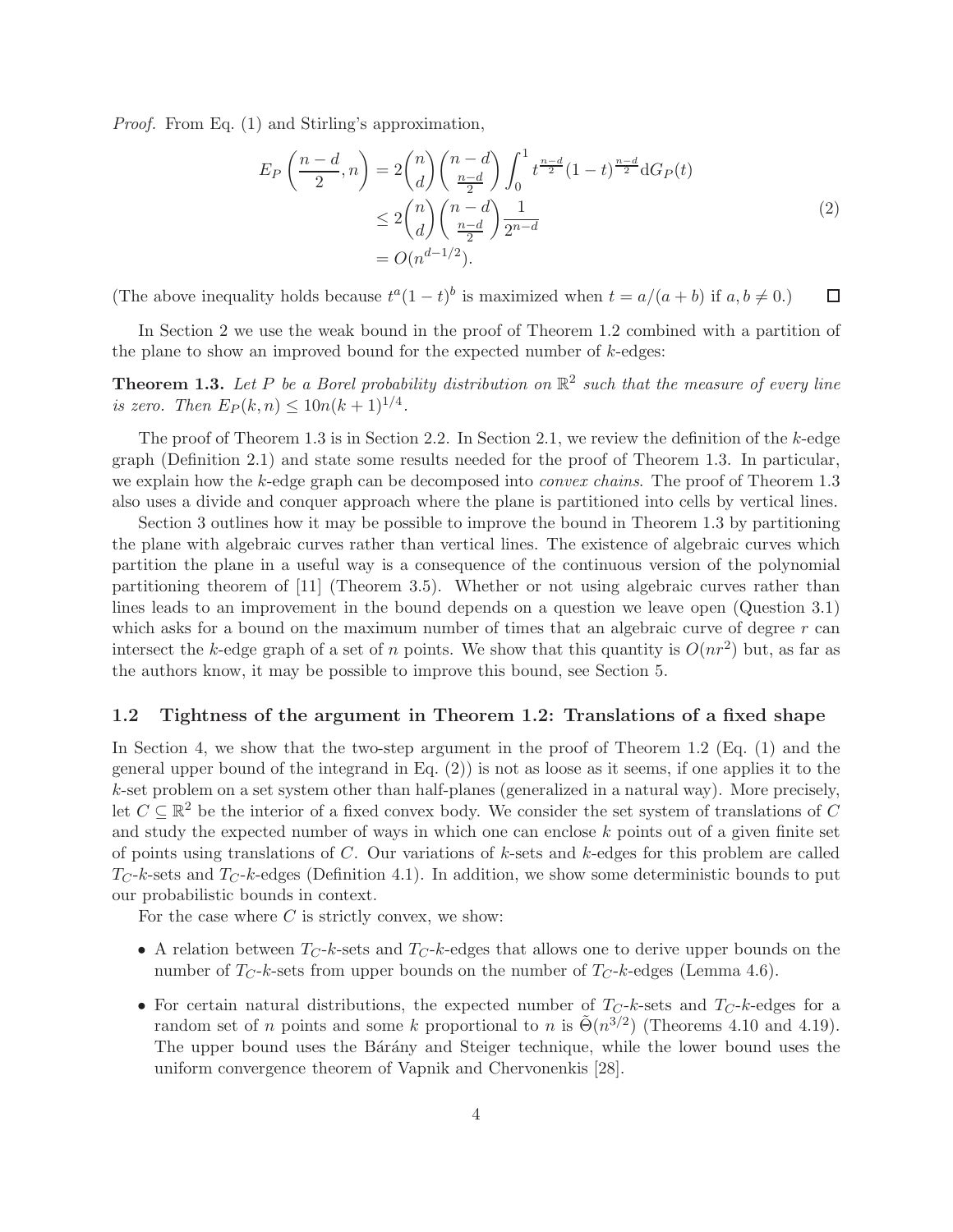• The growth function is  $O(n^2)$  (Proposition [4.14\)](#page-17-0).

For the case where C has  $C^2$  boundary (Definition [4.12\)](#page-16-0), we show that the maximum number of  $T_C-k$ -sets of n points with k proportional to n is  $\Omega(n^2)$  (Theorem [4.13\)](#page-16-1).

Some of the assumptions above are chosen for readability, the actual theorems have weaker assumptions in some cases.

### <span id="page-4-0"></span>2 Bounding the expected number of k-edges

In this section we study the original probabilistic  $k$ -set/ $k$ -facet problem in the plane and prove Theorem [1.3.](#page-3-0)

#### <span id="page-4-2"></span>2.1 Convex/concave chains

Here we recall the "convex chains" technique of [\[1\]](#page-21-1) which was used in [\[5\]](#page-22-2) to establish the  $O(n(k +$  $1)^{1/3}$  bound for planar k-edges. First we need to define the k-edge graph.

Let S be a set of n points in general position in the plane and choose some  $(x, y)$  coordinate system. With this choice, we assume without loss of generality that no line spanned by two points in S is vertical. Let  $E_k$  be the set of line segments connecting two points  $x, y \in S$  such that there are exactly k points from S in the (open) halfplane below aff $(x, y)$ . Therefore,  $E_k$  is a subset of the set of all k-edges of S. The line segments  $E_k$  define the k-edge graph:

<span id="page-4-3"></span>**Definition 2.1.** Let  $S$  be a set of  $n$  points in general position in the plane and assume that no line spanned by two points in S is vertical. For any  $0 \le k \le n-2$ , the (geometric) graph  $G_k = (S, E_k)$ is called the k-edge graph of S.

The convex chains technique decomposes the k-edge graph  $G_k$  of a point set S into the union of a bounded number of convex chains. Each convex chain is the graph of a convex piece-wise linear function defined on some interval of the  $x$ -axis. Each chain is formed by some subset of the  $k$ -edges in  $G_k = (S, E_k)$ . A simpler version of the proof of the  $O(n(k+1)^{1/3})$  bound was established in [\[13\]](#page-22-7) by observing that the k-edge graph can simultaneously be decomposed into the union of concave chains.

<span id="page-4-5"></span>**Lemma [2](#page-4-4).2** (Convex/concave chains [\[1\]](#page-21-1), [\[13,](#page-22-7) Lemma 9.10]<sup>2</sup> ). Let  $G_k = (S, E_k)$  be the k-edge graph of a set S of n points in the plane. The graph  $G_k$  can be decomposed into the union of  $k+1$ (piece-wise linear) convex chains. Similarly, the graph can be decomposed into the union of  $n-k-1$ (piece-wise linear) concave chains.

#### <span id="page-4-1"></span>2.2 Proof of Theorem [1.3](#page-3-0)

We are now ready to prove our bound on the expected number of k-edges. The idea of the proof is to use vertical lines to divide the plane into a number of regions of equal probability. We then bound separately the expected number of k-edges that intersect one of the vertical lines and the

<span id="page-4-4"></span><sup>&</sup>lt;sup>2</sup>[\[13,](#page-22-7) Lemma 9.10] states that the number of convex chains is  $k-1$  and the number of concave chains is  $n-k+1$ . The reason this doesn't match the Lemma as we have stated it is that [\[13\]](#page-22-7) defines a k-edge to be line segment connecting two points x, y such that there are k points in the *closed* halfspace below aff $(x, y)$  whereas we require that there are k points in the open halfspace below aff $(x, y)$ . We choose open because it matches the standard definition of a  $k$ -facet.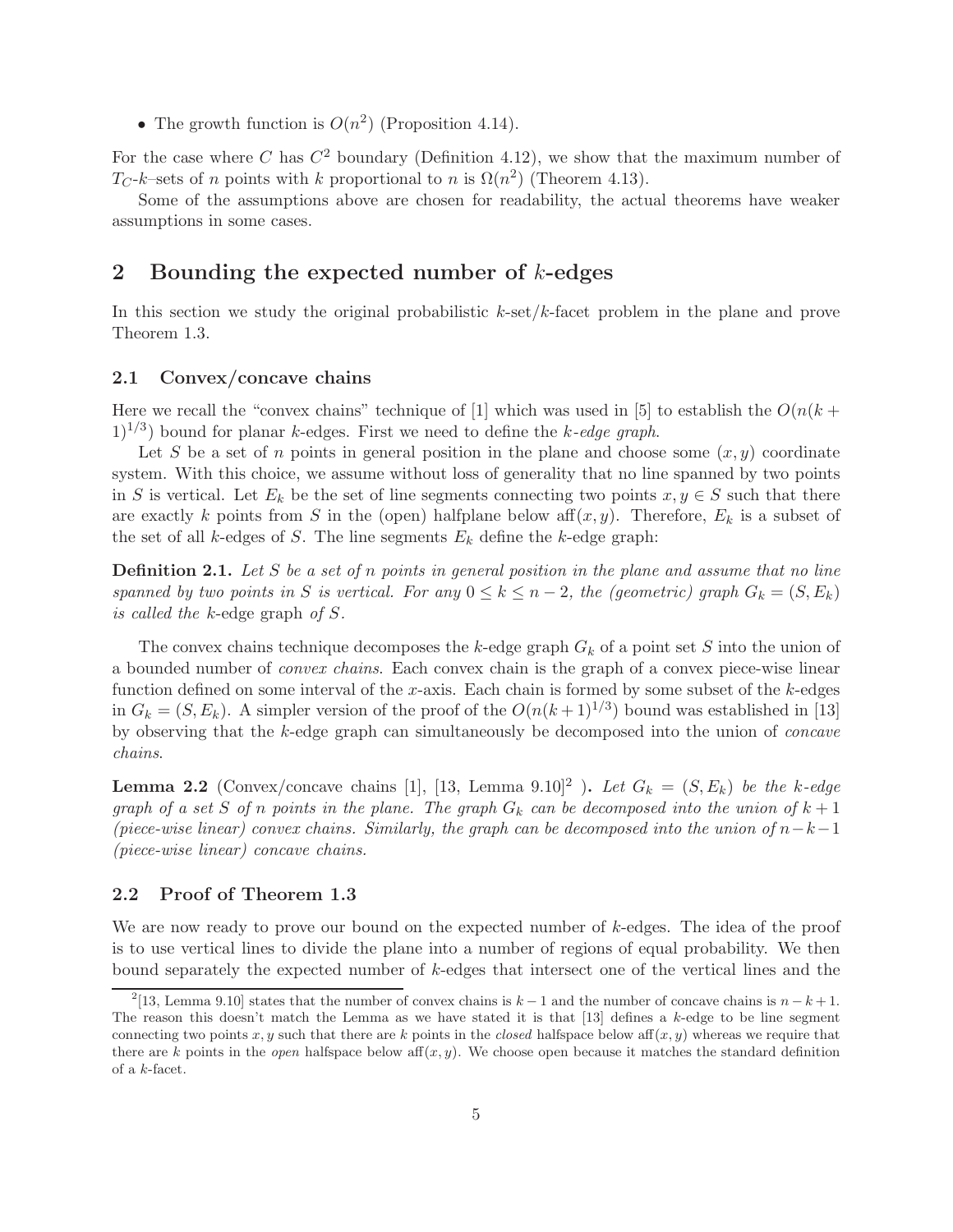expected number of k-edges that do not intersect any of the lines. We remark that a partition of the plane using vertical lines was also used by Lovász in [\[17\]](#page-22-0) to establish the  $O(n^{3/2})$  bound for the deterministic k-set problem.

Proof of Theorem [1.3.](#page-3-0) Because of the symmetry of the k-edge problem, we can assume without loss of generality that  $k \leq (n-2)/2$ . The conclusion is clearly true when  $k = 0$  so assume also that  $k \geq 1$ .

We first bound the expected number of k-edges that are in  $G_k$ . At the end of the proof we explain how this leads to a bound for the expected number of k-edges.

For any fixed n, let  $m := m(n)$  be an integer whose value will be chosen later and let L be the set consisting of m vertical lines which partition  $\mathbb{R}^2 \setminus (\bigcup_{\ell \in L} \ell)$  into  $m + 1$  open cells such that the  $\ell \in L$ measure according to P of each cell is equal to  $1/(m+1)$ . Such a set of lines exists because the measure (according to  $P$ ) of every line is 0.

Let  $X = \{X_1, \ldots, X_n\}$  be a sample of n iid points from P. Observe that the probability that two points in X span a vertical line is 0 so we do not need to consider this case. Also, since the measure of every line is  $0, X$  is in general position with probability 1 so we can also ignore the case when X is not in general position. Therefore, we can analyze the k-edges of X using the k-edge graph  $G_k$  of X.

We bound the expected number of  $k$ -edges in  $G_k$  by considering two different types of  $k$ -edges separately. First we bound the expected number of k-edges formed by two points in different cells of the partition. Then we bound the expected number of  $k$ -edges formed by two points in the same cell of the partition. That is, the expected number of  $k$ -edges in  $G_k$  is equal to

$$
\mathbb{E}(\text{number of }k\text{-edges in }G_k \text{ formed by two points in different cells})
$$
  
+
$$
\mathbb{E}(\text{number of }k\text{-edges in }G_k \text{ formed by two points in the same cell}).
$$
 (3)

<span id="page-5-0"></span>If conv $(X_1, X_2)$  is a k-edge formed by two points  $X_1, X_2$  in different cells, then conv $(X_1, X_2)$ intersects at least one line in L. So to bound the expected number of k-edges in  $G_k$  formed by two points in different cells, it suffices to bound the expected number of  $k$ -edges in  $G_k$  that intersect a line in L. By Lemma [2.2,](#page-4-5) each line in L intersects at most  $\min(k+1, n-k-1) = k+1$  k-edges in  $G_k$ . Therefore, the first term in Eq. [\(3\)](#page-5-0) is at most  $m(k+1)$ .

Now we bound the second term. Recall that the measure according to P of each cell is equal to  $1/(m+1)$ . Therefore, for any fixed  $i \neq j$ , the probability that  $X_i$  and  $X_j$  are in the same cell is  $1/(m+1) \leq 1/m$ .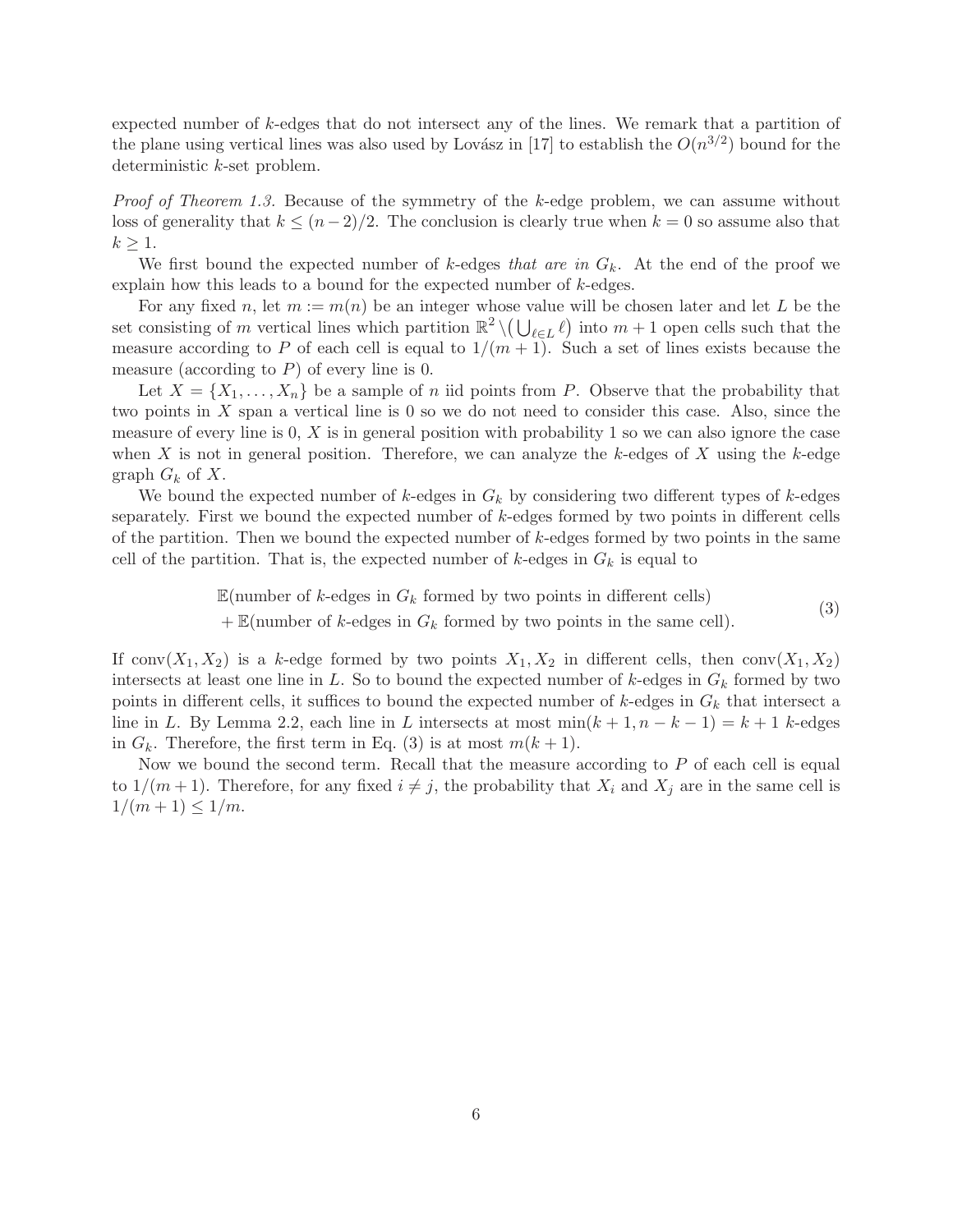We can bound the second term in Eq. [\(3\)](#page-5-0) by

Set  $T := P$ (

 $\mathbb{E}$ (number of k-edges in  $G_k$  formed by two points in the same cell)

<span id="page-6-2"></span>
$$
\leq \sum_{(X_i, X_j) \in {X \choose 2}} \mathbb{P}((X_i, X_j) \text{ is a } k\text{-edge AND } X_i, X_j \text{ are in the same cell})
$$
\n
$$
= \sum_{(X_i, X_j) \in {X \choose 2}} \mathbb{P}((X_i, X_j) \text{ is a } k\text{-edge } | X_i, X_j \text{ are in the same cell})
$$
\n
$$
\cdot \mathbb{P}(X_i, X_j \text{ are in the same cell})
$$
\n
$$
= {n \choose 2} \cdot \mathbb{P}((X_1, X_2) \text{ is a } k\text{-edge } | X_1, X_2 \text{ are in the same cell})
$$
\n
$$
\cdot \mathbb{P}(X_1, X_2 \text{ are in the same cell})
$$
\n
$$
\leq \frac{n^2}{m} \cdot \mathbb{P}((X_1, X_2) \text{ is a } k\text{-edge } | X_1, X_2 \text{ are in the same cell}).
$$
\n
$$
\text{aff}(X_1, X_2)^+ \text{ and } G_P(t) = \mathbb{P}(T \leq t | X_1, X_2 \text{ are in the same cell}). \text{ We then have that}^3
$$
\n
$$
\mathbb{P}((X_1, X_2) \text{ is a } k\text{-edge } | X_1, X_2 \text{ are in the same cell})
$$

<span id="page-6-3"></span>
$$
= \mathbb{E}\Big(\mathbb{P}\big((X_1, X_2) \text{ is a } k\text{-edge} \mid X_1, X_2, (X_1, X_2 \text{ are in the same cell})\Big)
$$
  
\n
$$
\begin{aligned}\n&| X_1, X_2 \text{ are in the same cell}\big) \\
&= 2\binom{n-2}{k} \mathbb{E}\big(T^k(1-T)^{n-2-k} \mid X_1, X_2 \text{ are in the same cell}\big) \\
&= 2\binom{n-2}{k} \int_0^1 t^k (1-t)^{n-2-k} dG_P(t) \\
&\le 2\binom{n-2}{k} \cdot \left(\frac{k}{n-2}\right)^k \cdot \left(\frac{n-2-k}{n-2}\right)^{n-2-k} \\
&\le \frac{\sqrt{n-2}}{\sqrt{k}\sqrt{n-2-k}}.\n\end{aligned} \tag{5}
$$

The second to last inequality holds because  $t^a(1-t)^b$  is maximized when  $t = a/(a + b)$  if  $a, b \neq 0$ . And the last inequality follows from Stirling-type upper and lower bounds for factorials, see for example [\[14\]](#page-22-8). Therefore, we have that Eq. [\(3\)](#page-5-0) is at most

$$
m(k+1) + \frac{n^2}{m} \frac{\sqrt{n-2}}{\sqrt{k}\sqrt{n-2-k}}
$$

and choosing  $m = \frac{n}{\lfloor \frac{n}{\sqrt{3}} \rfloor}$  $\frac{n}{k^{3/4}}$  makes the above quantity less than  $2(\sqrt{2}+1)n(k+1)^{1/4}$ .

Observe that the number of  $k$ -edges of a point set S is at most equal to the number of edges in the k-edge graph of S plus the number of edges in the k-edge graph of the point set S' where S' is the point set obtained by rotating  $S$  180 degrees<sup>[4](#page-6-1)</sup>. Therefore, we can rotate the plane 180 degrees

<sup>&</sup>lt;sup>3</sup>We use the following version of the law of total probability:

<span id="page-6-0"></span> $\mathbb{P}(A | Y) = \mathbb{E}(\mathbb{P}(A | X, Y) | Y)$ . This follows from [\[7,](#page-22-9) Theorem 4.1.13(ii)].

<span id="page-6-1"></span><sup>&</sup>lt;sup>4</sup>When  $k = \frac{n-2}{2}$  this counts each k-edge twice, so the constant in our bound can be improved in this case.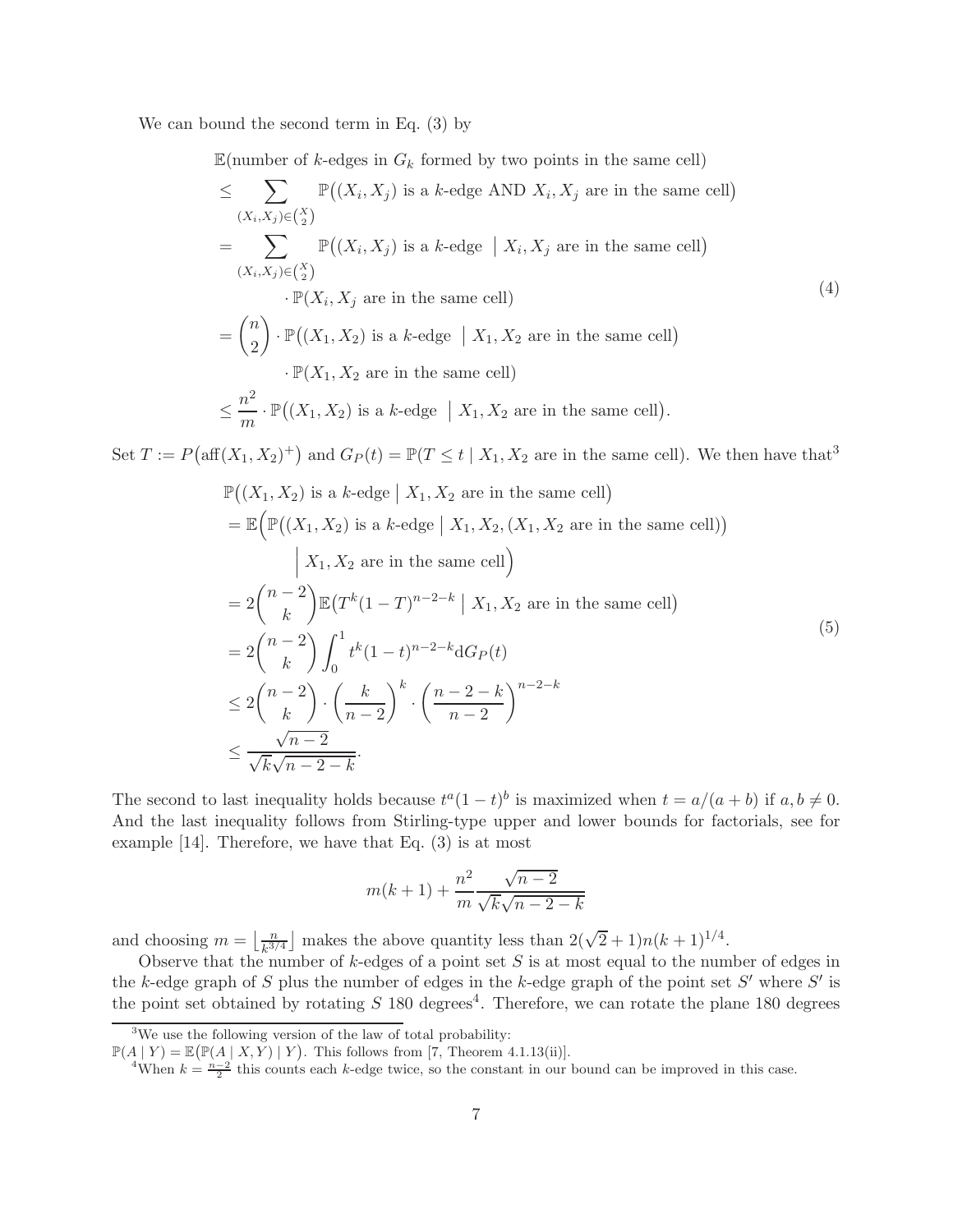and apply the same analysis to again bound the expected number of  $k$ -edges in  $G_k$ . From this, we get that expected number of k-edges is at most two times the bound we obtain for the expected number of k-edges in  $G_k$ , which is less than  $10n(k+1)^{1/4}$ .  $\Box$ 

## <span id="page-7-0"></span>3 On the number of k-edges via the polynomial method

In this section we give another proof of Theorem [1.3](#page-3-0) in the case when  $k$  is proportional to n. The new proof partitions the plane using algebraic curves instead of vertical lines. Recall that an algebraic curve in  $\mathbb{R}^2$  is the set of zeroes of a polynomial equation in two variables, i.e., for a polynomial  $f \in \mathbb{R}[x_1, x_2]$ , the *algebraic curve* defined by f is the set

$$
Z(f) := \{ (x_1, x_2) \in \mathbb{R}^2 : f(x_1, x_2) = 0 \}.
$$

Given a distribution on  $\mathbb{R}^2$  which has a density, we use the continuous polynomial partitioning theorem of [\[11\]](#page-22-6) (Theorem [3.5\)](#page-9-0) to obtain an algebraic curve which divides the plane into a number of cells of equal probability. The rest of the proof is nearly the same as the proof in Section [2.2.](#page-4-1) The reason this alternative proof is interesting is because it motivates the following open question which, if resolved, may lead to an improvement to the bound in Theorem [1.3.](#page-3-0)

<span id="page-7-1"></span>**Question 3.1.** What is the maximum (finite) number of times that an irreducible non-singular<sup>[5](#page-7-2)</sup> degree r algebraic curve can intersect the k-edge graph of a set of n points in the plane?

It is clear that the quantity in Question [3.1](#page-7-1) is  $\Omega(nr)$ , and we have some reason to believe that it may be  $\Theta(nr)$ . The best bound we are able to prove is  $O(nr^2)$  (Lemma [3.11\)](#page-11-0). This bound is good enough to reprove Theorem [1.3](#page-3-0) using polynomial partitioning in the case where the distribution has a density (Theorem [3.2\)](#page-8-0). Any improvement to our  $O(nr^2)$  bound would lead to an improvement in the bound in Theorem [3.2:](#page-8-0) When  $k$  is proportional to  $n$ , the bound in Theorem [3.2](#page-8-0) is  $O(n^{5/4})$ . An  $O(nr)$  bound on the quantity in Question [3.1](#page-7-1) would allow one to improve the bound in Theorem [3.2](#page-8-0) from  $O(n^{5/4})$  to  $O(n^{7/6})$  when k is proportional to n. The proof of the  $O(n^{7/6})$ bound would be exactly the same as the proof of Theorem [3.2](#page-8-0) except that the choice of the degree r of the partitioning polynomial would be different.

An  $O(nr)$  bound on the quantity in Question [3.1](#page-7-1) would also have an interesting application to the deterministic k-set problem: It would give another proof of Dey's  $O(n(k+1)^{1/3})$  bound [\[5,](#page-22-2) 6] on the maximum number of  $k$ -edges of a set of  $n$  points in the plane in the case where  $k$  is proportional to n. The idea of the proof is as follows. Given any set S of n points in general position in the plane, for some  $r$  to be chosen later, use the discrete polynomial partitioning theorem (Theorem [3.3\)](#page-8-1) to find a degree  $O(r)$  polynomial f such that  $\mathbb{R}^2 \setminus \mathbb{Z}(f)$  is the union of  $r^2$  pairwise disjoint open sets (called cells) each of which contains at most  $n/r^2$  points of S. The  $O(nr)$  bound on the quantity in Question [3.1](#page-7-1) implies that the number of  $k$ -edges formed by two points of  $S$  which are both in different cells of the partition is  $O(nr)$ . Also, the number of k-edges formed by two points which are both in the same cell is at most  $r^2 \cdot \binom{n/r^2}{2}$  $\binom{r^2}{2} = O(\frac{n^2}{r^2})$  $\frac{n^2}{r^2}$ ). Observe that we can apply a sufficiently small perturbation to the points of  $S$  to obtain a point set which is in general position with respect to degree  $O(r)$  algebraic curves and which has the same number of k-edges as S. Therefore, we can assume without loss of generality that S is in general position with respect to degree  $O(r)$  algebraic

<span id="page-7-2"></span><sup>&</sup>lt;sup>5</sup>One could consider the same question for possibly singular curves, but, for our purposes, it suffices to consider non-singular curves.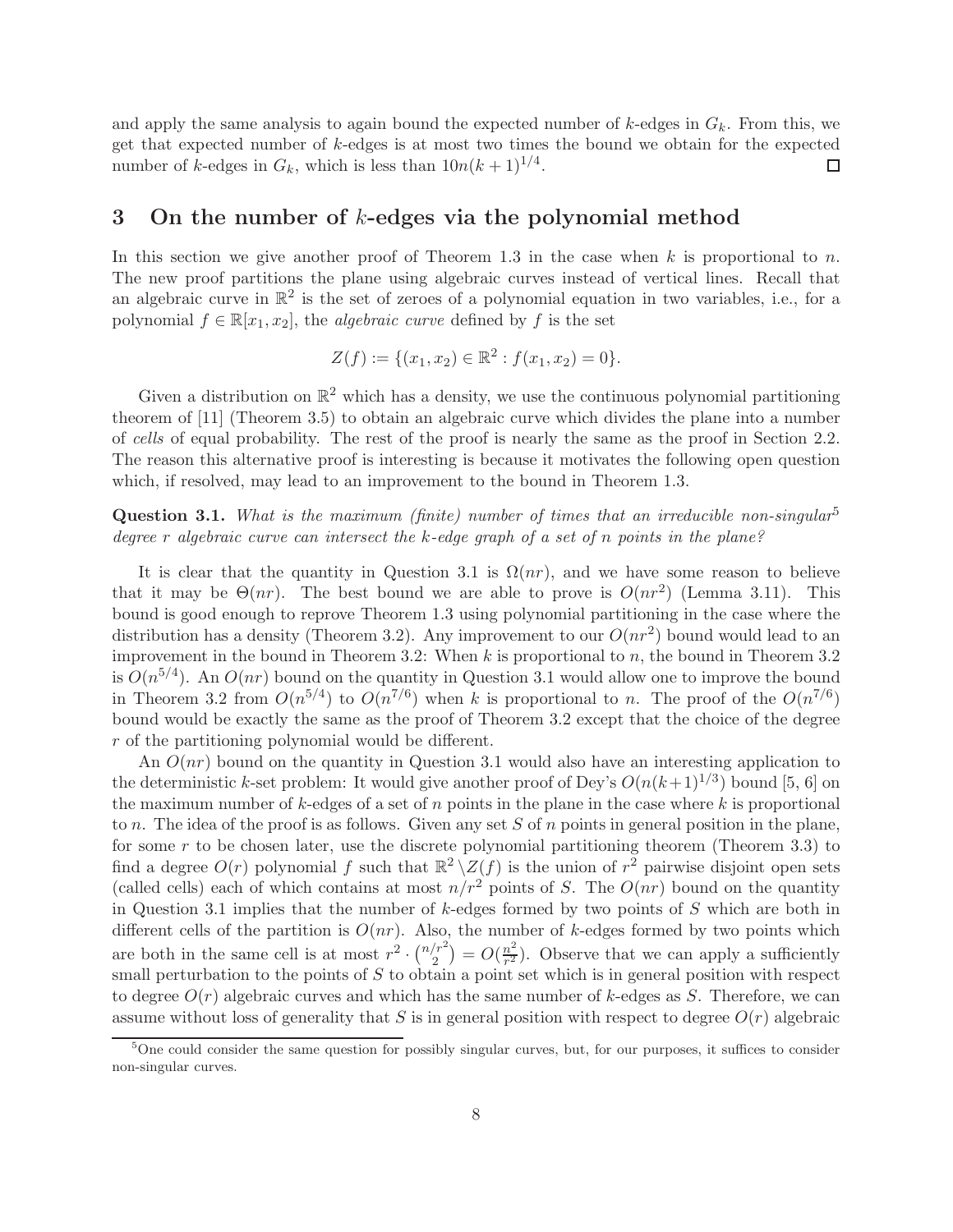curves. This means that the number of points contained in  $Z(f)$  is  $O(r^2)$  and so the number of k-edges formed by two points both of which are in  $Z(f)$  is  $O(r^4)$ . Finally, it is not hard to show that the number of k-edges formed by two points where one point is in  $Z(f)$  and the other is not and the interior of the k-edge does not intersect  $Z(f)$  is  $O(n)$ . Moreover, the number of k-edges formed by two points where one point is in  $Z(f)$  and the other is not and the interior of the k-edge does intersect  $Z(f)$  is  $O(nr)$ , again by the  $O(nr)$  bound on Question [3.1.](#page-7-1) Choosing  $r = \Theta(n^{1/3})$ shows that the total number of k-edges is  $O(n^{4/3})$ . See Section [5](#page-21-0) for a discussion of why we believe the quantity in Question [3.1](#page-7-1) may be  $\Theta(nr)$ .

There are two technical issues introduced by our application of the polynomial partitioning theorem (Theorem [3.5\)](#page-9-0) to the probabilistic version of the k-edge problem. First, Theorem [3.5](#page-9-0) can only be applied to distributions which have a density. The reason for this is that there is no known version of Theorem [3.5](#page-9-0) which applies to distributions which do not have a density.[6](#page-8-2) Secondly, because we partition the plane with an arbitrary algebraic curve, in order to bound the number of times the k-edge graph intersects the boundary of the partition, we must use the convex and concave chain decompositions of the k-edge graph simultaneously. Because of this, the bound we prove in this section only matches the bound in Theorem [1.3](#page-3-0) in the case when  $k = \lfloor cn \rfloor$  for some  $c \in (0, 1).$ 

<span id="page-8-0"></span>Because of these technical issues, the theorem we prove in this section is weaker than Theorem [1.3:](#page-3-0)

**Theorem 3.2.** Let P be a probability distribution on  $\mathbb{R}^2$  which has a density. Then  $E_P(k,n) \leq$ 58n 7/4  $\frac{58n^{1/4}}{(k+1)^{1/4}(n-2-k)^{1/4}}$ 

Before proving Theorem [3.2,](#page-8-0) in Section [3.1](#page-8-3) we review the continuous polynomial partitioning theorem. Section [3.2](#page-9-1) establishes some necessary lemmas concerning algebraic curves.

We make one remark on the requirement that the probability distribution  $P$  in Theorem [3.2](#page-8-0) has a density. As mentioned earlier, in [\[2\]](#page-22-3), Bárány and Steiger construct a probability distribution P with  $E_P(\frac{n-2}{2}, n) = \Omega(n \log n)$ . The distribution P does not have a density. However, if  $m_i$  is any decreasing sequence whose limit is zero, Bárány and Steiger also show how to construct a distribution P' which has a density and with  $E_{P'}(\frac{n-2}{2}, n) = \Omega(m_n n \log n)$ . In particular,  $E_{P'}(\frac{n-2}{2}, n)$  can still be super-linear even if  $P'$  has a density. This shows that the class of distributions which have a density is an important class of distributions to investigate in the context of the probabilistic k-facet problem.

#### <span id="page-8-3"></span>3.1 Polynomial partitioning

The polynomial partitioning theorem of [\[12\]](#page-22-10) has recently been used to solve a number of problems in discrete and combinatorial geometry [\[10\]](#page-22-11). It has also been used to give alternative proofs of some known results, see [\[15\]](#page-22-12). Perhaps the most commonly used version of the polynomial partitioning theorem is the following theorem, which we refer to as the discrete version.

<span id="page-8-1"></span>**Theorem 3.3** (Discrete polynomial partitioning [\[12\]](#page-22-10)). Let  $S \subset \mathbb{R}^d$  be a set of n points. Then for each  $r \leq n$  there is a non-zero polynomial  $f \in \mathbb{R}[x_1,\ldots,x_d]$  of degree  $O(r)$  (where the constants in

<span id="page-8-2"></span><sup>&</sup>lt;sup>6</sup>The proof of Theorem [3.5](#page-9-0) relies on the Stone-Tukey ham sandwich theorem [\[25\]](#page-23-4) for  $L^1$  functions on  $\mathbb{R}^d$ . There is a version of the ham sandwich theorem which applies to more general distributions but it has a weaker conclusion and cannot be used to extend Theorem [3.5](#page-9-0) to more general distributions as far as the authors know.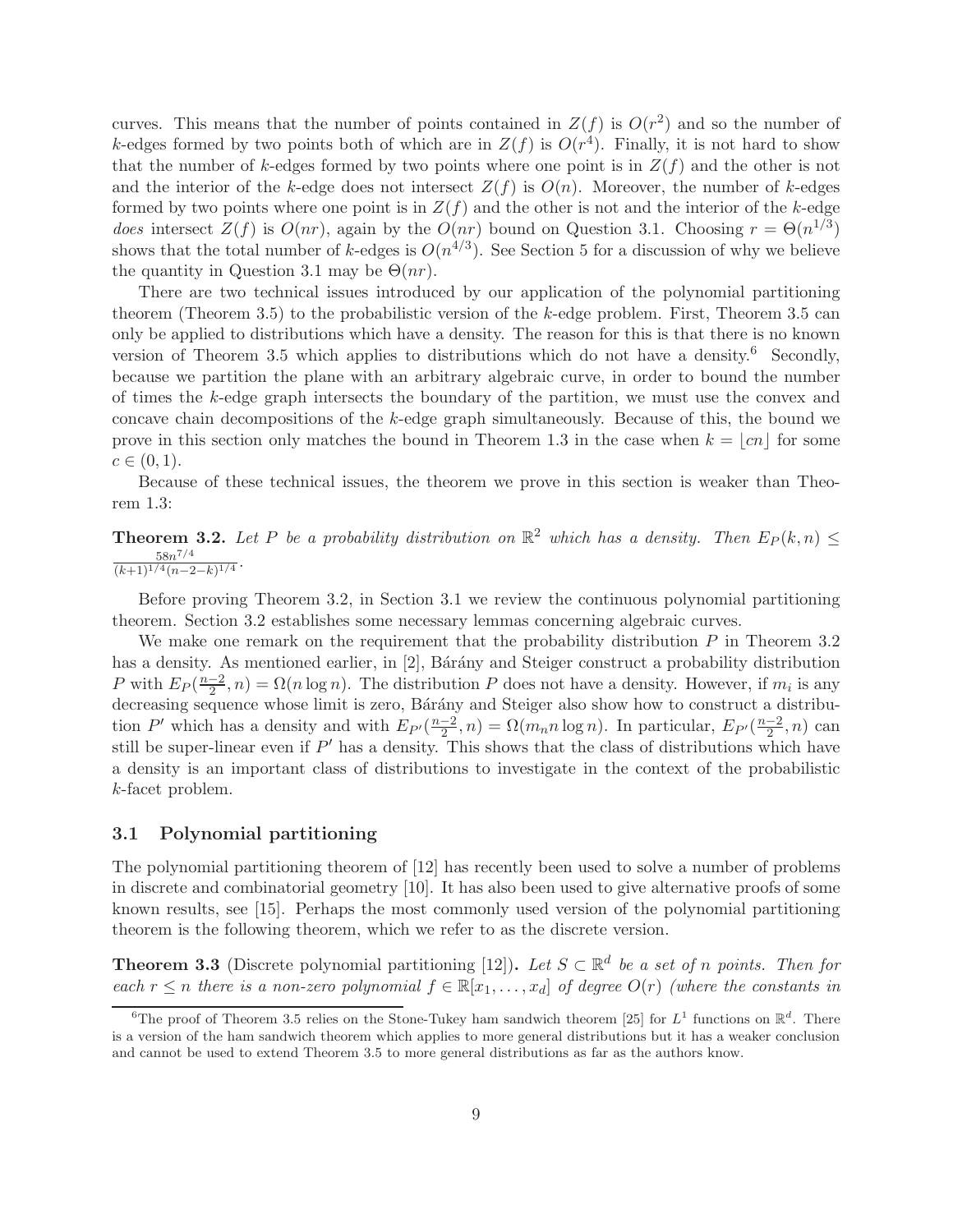big-O depend only on d) such that  $\mathbb{R}^d \setminus Z(f)$  is the union of a family  $\mathcal O$  of  $r^d$  pairwise disjoint open sets such that each  $O \in \mathcal{O}$  contains at most  $n/r^d$  points of S.

We are focused on bounding the expected number of  $k$ -edges of a sample of points from a distribution on the plane. Therefore, we need a partitioning theorem which applies to probability distributions rather than finite point sets. This type of result, which we refer to as the continuous version of the polynomial partitioning theorem, has been used to establish improved bounds for the restriction problem in harmonic analysis, see [\[11\]](#page-22-6) as a starting point.

<span id="page-9-2"></span>**Theorem 3.4** (Continuous polynomial partitioning [\[11\]](#page-22-6)). Let  $W \in L^1(\mathbb{R}^d)$  with  $W \geq 0$ . Then for each r, there is a non-zero polynomial  $f \in \mathbb{R}[x_1,\ldots,x_d]$  of degree at most r such that  $\mathbb{R}^d \setminus Z(f)$  is the union of a family  $\mathcal{O}$  of  $\Theta(r^d)$  (where the constants in big- $\Theta$  depend only on d) pairwise disjoint open sets such that for all  $O \in \mathcal{O}$ , the integrals  $\int_O W$  are equal.

The open sets O in Theorems [3.3](#page-8-1) and [3.4](#page-9-2) are called the cells of the partition.

Using the density of the non-singular polynomials in the space of all polynomials of fixed degree in d variables, it is possible to obtain, as a corollary of the continuous polynomial partitioning theorem, a version where all the irreducible components of the dividing surface  $Z(f)$  are nonsingular varieties.

<span id="page-9-0"></span>**Theorem 3.5** (Non-singular continuous polynomial partitioning [\[11\]](#page-22-6)). Let  $W \in L^1(\mathbb{R}^d)$  with  $W \geq$ 0. Then for each r, there is a non-zero polynomial  $f \in \mathbb{R}[x_1, \ldots, x_d]$  of degree at most r such that  $\mathbb{R}^d\setminus Z(f)$  is the union of a family  $\mathcal O$  of  $\Theta(r^d)$  (where the constants in big- $\Theta$  depend only on d) pairwise disjoint open sets such that for all  $O \in \mathcal{O}$ , the integrals  $\int_O W$  are within a factor of 2 of each other. Furthermore, all irreducible components of  $Z(f)$  are non-singular.

#### <span id="page-9-1"></span>3.2 Counting intersection points of an algebraic curve and the k-edge graph

Our use of the polynomial partitioning technique requires us to bound the number of times the k-edge graph  $G_k$  of a set of n points can intersect a degree r algebraic curve  $Z(f)$ , i.e., we must give some answer to Question [3.1.](#page-7-1) Note that the number of points of intersection of  $G_k$  and  $Z(f)$ could be infinite if  $Z(f)$  contained one of the lines spanned by a k-edge in  $G_k$ . However, for our purposes, it suffices to bound the number of intersection points in the case when it is finite.

In order to establish our  $O(nr^2)$  bound on the quantity in Question [3.1,](#page-7-1) we first show how to partition an irreducible algebraic curve into the union of  $O(r^2)$  convex and concave pieces (Proposition [3.9\)](#page-10-0). Combining the convex/concave chains decomposition of the k-edge graph  $G_k$ with the partition of a degree r algebraic curve into  $O(r^2)$  convex and concave pieces allows us to show that a degree r algebraic curve intersects the k-edge graph of a set of n points at most  $O(nr^2)$ times assuming the number of intersections is finite (Lemma [3.11\)](#page-11-0).

First, we show how to partition an irreducible curve  $Z(f)$  into the union of a finite number of points and a finite number of convex/concave x-monotone connected curves.

**Definition 3.6.** A connected curve  $C \subset \mathbb{R}^2$  is x-monotone if every vertical line intersects it in at most one point.

**Definition 3.7.** An x-monotone curve C is convex (respectively, concave) if for every three points  $(x_1, y_1), (x_2, y_2), (x_3, y_3) \in C$  with  $x_1 < x_2 < x_3$ , the point  $(x_2, y_2)$  is below (respectively, above) or on the line joining  $(x_1, y_1)$  and  $(x_3, y_3)$ .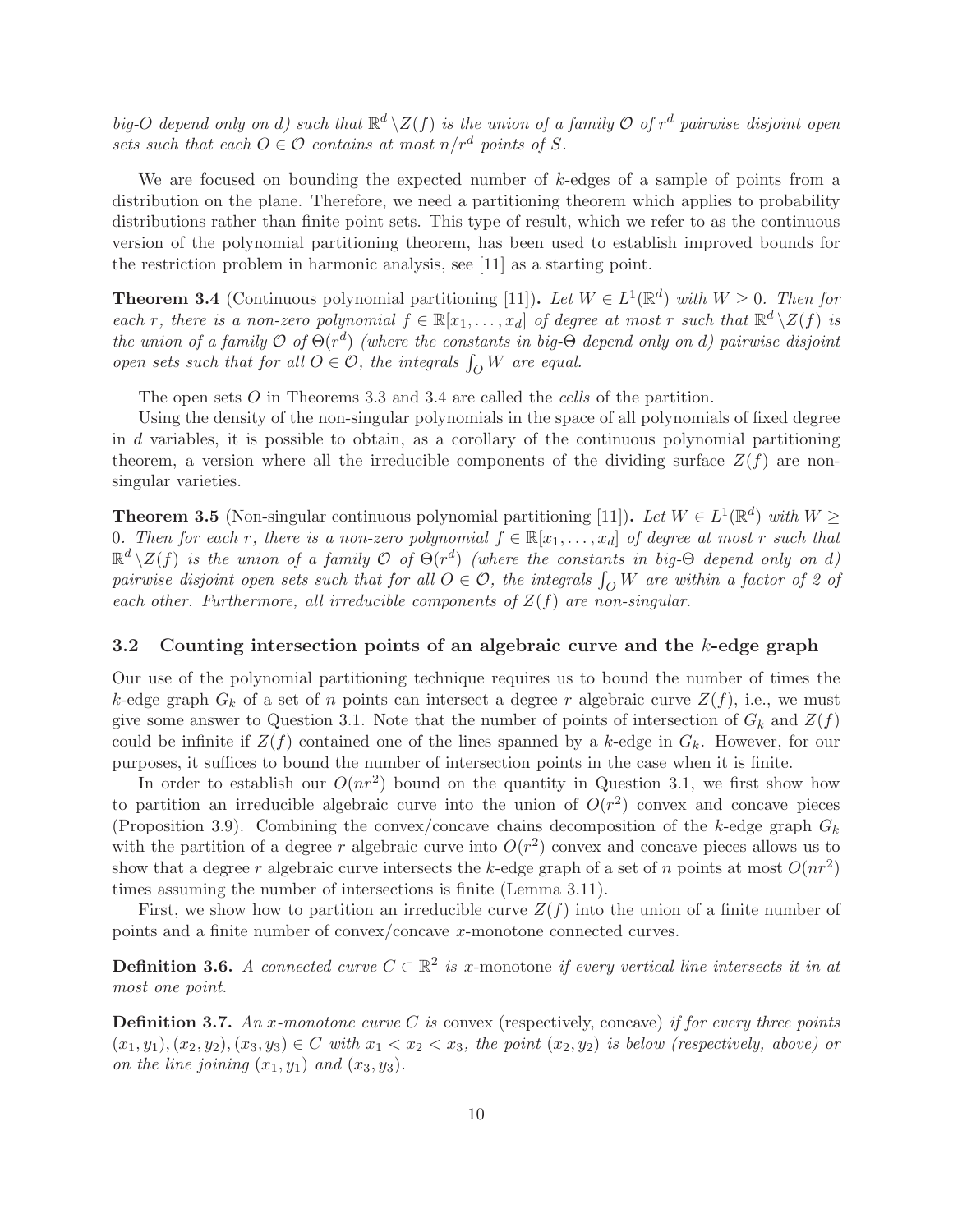In order to break  $Z(f)$  into convex/concave pieces, we need to use the inflection points of  $Z(f)$ .

**Definition 3.8** ([\[16\]](#page-22-13)). A non-singular point  $(a, b)$  of an algebraic curve  $Z(f)$  is an inflection point if the Hessian curve  $H_f(x,y) := f_y^2 f_{xx} - 2f_x f_y f_{xy} + f_x^2 f_{yy}$  is equal to zero at  $(a,b)$ . (The notation  $f_x$  denotes the partial derivative with respect to x.)

<span id="page-10-0"></span>**Proposition 3.9.** A non-singular irreducible curve  $Z(f) \subset \mathbb{R}^2$  of degree r that is not a vertical line can be partitioned into the union of at most  $4r^2$  points and at most  $6r^2$  x-monotone curves where each x-monotone curve is either convex or concave.

*Proof.* If  $Z(f)$  is a non-vertical line, the conclusion is clearly true. So assume that  $Z(f)$  is not a line. Let  $F = Z(f) \cap Z(f_y)$ . We know that f depends on y and not just x because otherwise  $Z(f)$ would be a vertical line. This means that  $f_y$  is not identically zero. Now because f is irreducible and the degree of  $f_y$  is less than the degree of f, the polynomials f and  $f_y$  cannot have a common factor. Therefore, by Bézout's theorem,  $|F| \le r(r-1)$ .

Let I be the set of inflection points of  $Z(f)$ . An irreducible curve of degree  $r \geq 2$  has at most  $3r(r-2)$  inflection points [\[16,](#page-22-13) Proposition 3.33] so  $|I| \leq 3r(r-2)$ . Let C be the set of connected components of  $Z(f) \setminus (I \cup F)$ . Because of the removal of the points in F, every curve in C is x-monotone.

Now we show that, because of the removal of the inflection points I, every curve in  $\mathcal C$  is either a convex x-monotone curve or a concave x-monotone curve. Each curve in  $\mathcal C$  is the graph of a function defined in an interval. We claim that, for each curve in  $\mathcal{C}$ , the second derivative of the associated function exists everywhere and is never zero. Let  $C \in \mathcal{C}$ . Since C does not contain a point where  $f_y = 0$ , using the implicit function theorem, for each  $(u, v) \in C$ , there exists a smooth function  $\phi : (u - \epsilon, u + \epsilon) \to \mathbb{R}$  that gives a local parameterization of the curve near  $(u, v)$  [\[23,](#page-23-5) Theorem 4.22. Now a simple calculation shows that if  $\phi''(x)$  is equal to 0 at x, then the Hessian curve  $f_y^2 f_{xx} - 2f_x f_y f_{xy} + f_x^2 f_{yy}$  equals zero at  $(x, \phi(x))$ . The inflection points of  $Z(f)$  are precisely the points where the Hessian curve is zero. Therefore, since all inflection points were removed, the second derivative of the function whose graph is  $C$  is never zero. This means that the function is either strictly convex of strictly concave, and so  $C$  is either a convex or concave  $x$ -monotone curve.

Now we determine how many distinct curves  $\mathcal C$  can contain. The number of connected components of  $Z(f)$  is at most  $2r^2$  by either [\[19,](#page-22-14) Theorem 2] or [\[24,](#page-23-6) Theorem 2.7]. We removed at most  $r(r-1) + 3r(r-2)$  points from  $Z(f)$ . Because  $Z(f)$  is non-singular, it has no points of selfintersection. Therefore, each point which is removed increases the number of connected components of  $Z(f) \setminus (I \cup F)$  by at most 1. Therefore, the number of connected components of  $Z(f) \setminus (I \cup F)$  is at most  $2r^2 + r(r-1) + 3r(r-2) \leq 6r^2$ . is at most  $2r^2 + r(r-1) + 3r(r-2) \leq 6r^2$ .

<span id="page-10-1"></span>The decomposition into convex/concave pieces is useful because of the following fact:

**Lemma 3.10.** Let C be an x-monotone convex curve and D an x-monotone concave curve. If the number of points of intersection of C and D is finite, then it is at most 2.

*Proof.* Assume that C and D intersect in three points  $(x_1, y_1), (x_2, y_2), (x_3, y_3)$ . Observe that the three points  $(x_1, y_1), (x_2, y_2), (x_3, y_3)$  must be contained in a line  $\ell$  and we may assume that  $x_1 < x_2 < x_3$ . We claim that C and D must both contain the line segment connecting the three points. Indeed, assume that C does not contain the line segment connecting  $(x_1, y_1)$  and  $(x_2, y_2)$ . Then there must be a point  $(x_0, y_0) \in C$  with  $x_1 < x_0 < x_2$  and  $(x_0, y_0)$  strictly below the line connecting  $(x_1, y_1)$  and  $(x_2, y_2)$ . But then the point  $(x_2, y_2)$  is above the line connecting  $(x_0, y_0)$ and  $(x_3, y_3)$ , a contradiction to convexity of C. The argument for the other cases is similar.  $\Box$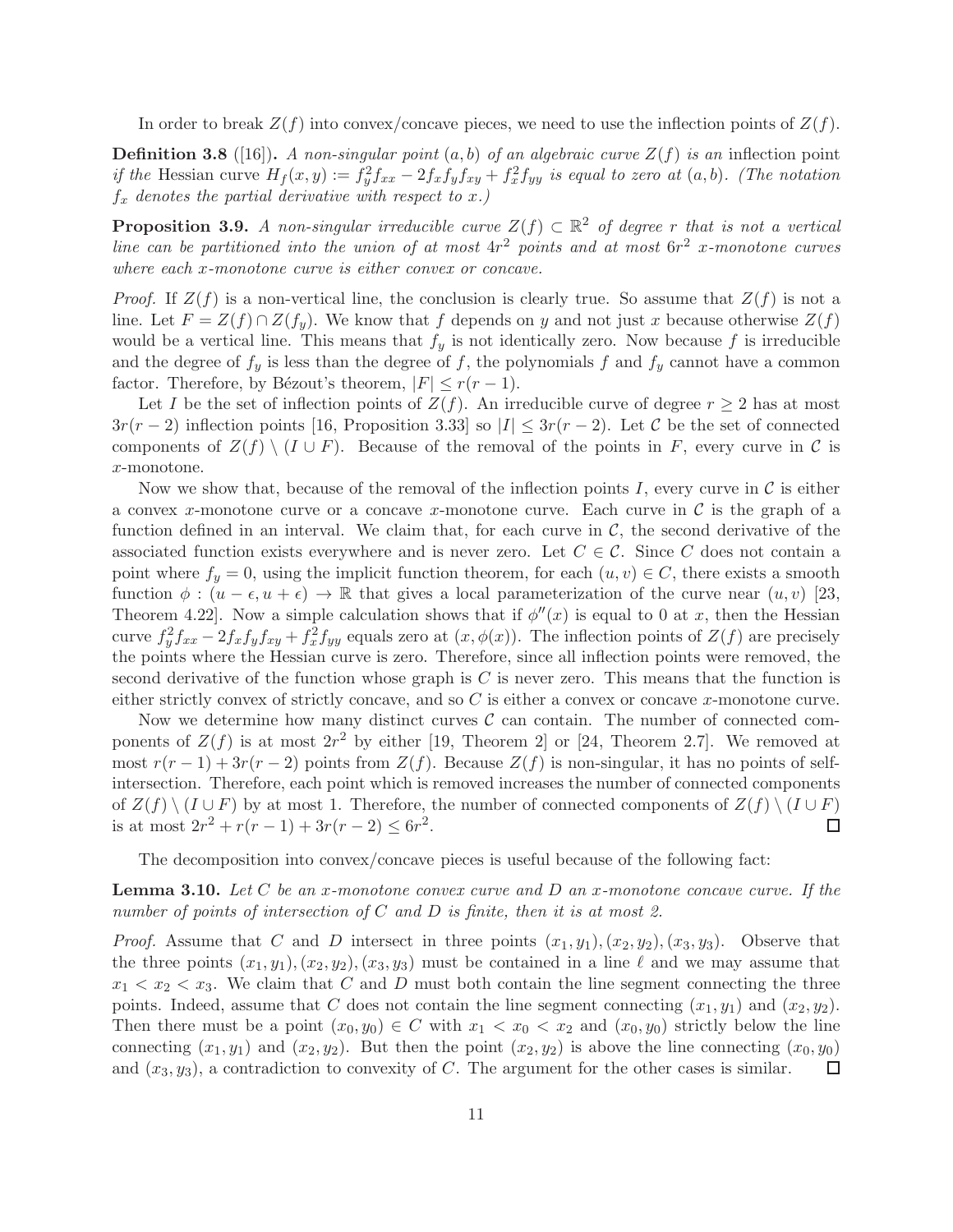<span id="page-11-0"></span>Now we can establish the bound on the number of intersection points between  $Z(f)$  and  $G_k$ .

**Lemma 3.11.** Let  $S \subset \mathbb{R}^2$  be a set of points in general position,  $G_k = (S, E_k)$  the k-edge graph of S, and  $f \in \mathbb{R}[x_1, x_2]$  a degree r polynomial such that all irreducible components of  $Z(f)$  are non-singular and  $S \cap Z(f) = \emptyset$ . If the number of points of intersection of  $Z(f)$  and  $G_k$  is finite, then it is at most  $13nr^2$ .

*Proof.* First assume that  $Z(f)$  is irreducible. If  $Z(f)$  is a line, then it follows from Lemma [2.2](#page-4-5) that the number of intersection points is at most max $(k+1, n-k-1) \leq 13n$  and we are done. So assume that  $Z(f)$  is not a line. First, we need to decompose the curve  $Z(f)$  into the union of convex and concave pieces. By Proposition [3.9,](#page-10-0)  $Z(f)$  can be partitioned into the union of  $6r^2$  convex/concave x-monotone curves and at most  $4r^2$  points. Let A be the set of convex x-monotone curves, B the set of concave x-monotone curves, and N the set of points in the partition.

By Lemma [2.2,](#page-4-5)  $G_k$  can be decomposed into the union of  $k + 1$  convex chains  $C_1, \ldots, C_{k-1}$ , or  $n - k - 1$  concave chains  $D_1, \ldots, D_{n-k-1}$ .

Recall that we are assuming that no line spanned by two points from  $S$  is vertical. Therefore, the convex chains  $C_1, \ldots, C_{k+1}$ , and the concave chains  $D_1, \ldots, D_{n-k-1}$  never contain two points on a vertical line. Furthermore, we claim that any convex or concave chain  $C_i$  or  $D_j$  intersects  $Z(f)$  in only finitely many points. Indeed, if one of these chains intersected  $Z(f)$  in infinitely many points, one of the line segments in the chain would have to intersect  $Z(f)$  in infinitely many points. Recall the fact that if a degree r algebraic curve intersects a line in more than r points, then the curve must contain the line. Since we are assuming that  $Z(f)$  does not contain any of the points in  $S$ , this is not possible. Thus, we can apply Lemma [3.10](#page-10-1) and the concave chain decomposition of  $G_k$  to show that the number of k-edges in  $G_k$  that intersect  $Z(f)$  at a point contained in one of the convex x-monotone curves in A is at most  $2(n - k - 1)6r^2$ . Similarly, the number of k-edges in  $G_k$  that intersect  $Z(f)$  at a point contained in one of the concave x-monotone curves in B is at most  $2(k+1)6r^2$ . Additionally, there are  $4r^2$  points in the set  $N \subset Z(f)$  which are not contained in any of the convex/concave x-monotone curves. Therefore, the total number of intersections is at most  $2(n-k-1)6r^2 + 2(k+1)6r^2 + 4r^2 \le 13nr^2$ .

If  $Z(f)$  is not irreducible, then say  $Z(f)$  is the union of m irreducible components  $f_1, f_2, \ldots, f_m$ of degrees  $r_1, r_2, \ldots, r_m$ . By the above, the number of intersection points of  $Z(f_i)$  and  $G_k$  is at most  $13nr_i^2$ . So the total number of intersection points of  $Z(f)$  and  $G_k$  is at most  $\sum_{i=1}^m 13nr_i^2 \leq$  $13nr^2$ .

### 3.3 Proof of Theorem [3.2](#page-8-0)

*Proof.* As in the proof of Theorem [1.3,](#page-3-0) the conclusion is clearly true when  $k = 0$  so we can assume that  $1 \leq k \leq (n-2)/2$ .

Let W be the density of P. For any fixed n, we use Theorem [3.5](#page-9-0) applied to W to find a degree  $r := r(n)$  (to be chosen later) polynomial f which divides  $\mathbb{R}^2 \setminus Z(f)$  into a family  $\mathcal{O}$  of  $\Theta(r^2)$ pairwise disjoint open sets such that for all  $O \in \mathcal{O}$ , the integrals  $\int_O W$  are within a factor of 2 of each other. Furthermore, all irreducible components of  $Z(f)$  are non-singular.

Let  $X = \{X_1, \ldots, X_n\}$  be a sample of n points from P. Observe that the probability that two points in  $X$  span a vertical line is 0 so we do not need to consider this case. Also, since  $P$  has a density, the measure of every line is 0. This means that X is in general position with probability 1 so we may assume this as well. Therefore, we can analyze the  $k$ -edges of X using the  $k$ -edge graph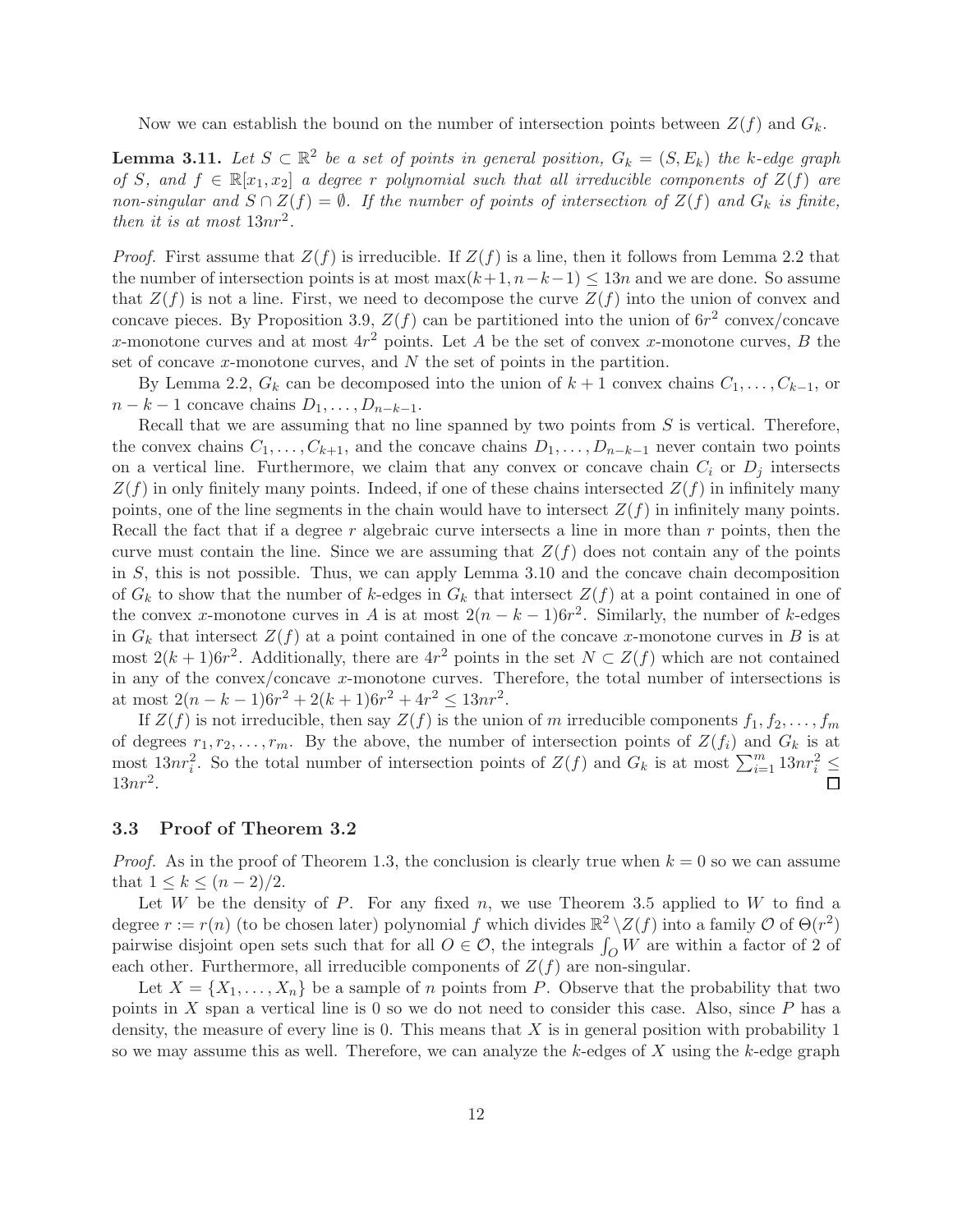$G_k$  of X. Also, since the Lebesgue measure of  $Z(f)$  is zero,  $X \cap Z(f) = \emptyset$  with probability 1 so we assume this as well.

As in the proof of Theorem [1.3,](#page-3-0) we first bound the expected number of k-edges that are in  $G_k$ .

We compute the expected number of  $k$ -edges in  $G_k$  by considering two different types of  $k$ -edges separately. First we bound the expected number of k-edges formed by two points in different cells of the partition. Then we bound the expected number of  $k$ -edges formed by two points in the same cell of the partition. That is, the expected number of  $k$ -edges in  $G_k$  is equal to

> $\mathbb{E}$ (number of k-edges in  $G_k$  formed by two points in different cells) (6)

 $+ \mathbb{E}$ (number of k-edges in  $G_k$  formed by two points in the same cell).

<span id="page-12-1"></span>If conv $(X_1, X_2)$  is a k-edge formed by two points  $X_1, X_2$  in different cells, then conv $(X_1, X_2)$ intersects  $Z(f)$ . So to bound the expected number of k-edges in  $G_k$  formed by two points in different cells, it suffices to bound the expected number of k-edges that intersect  $Z(f)$ . We claim that the number of points of intersection between  $G_k$  and  $Z(f)$  is finite. This is true because otherwise some k-edge would have to intersect  $Z(f)$  infinitely many times. If a degree r algebraic curve intersects a line more than r times it must contain that line. If this were true, then  $Z(f)$ would have to contain the two points of X forming the line, but we are assuming that  $X \cap Z(f) = \emptyset$ . Therefore, the number of points of intersection between  $G_k$  and  $Z(f)$  is finite and so we can apply Lemma [3.11](#page-11-0) to show that the first term in Eq. [\(6\)](#page-12-1) is at most  $13nr^2$ .

Now we bound the second term. Recall that  $Z(f)$  divides  $\mathbb{R}^2 \setminus Z(f)$  into a family  $\mathcal{O}$  of  $\Theta(r^2)$ pairwise disjoint open sets (called cells) such that for all cells  $O \in \mathcal{O}$ , the integrals  $\int_O W$  are within a factor of 2 of each other. Therefore, for any fixed  $i \neq j$ , the probability that  $X_i$  and  $X_j$  are in the same cell is at most  $4/r^2$ .

Now, the second term in Eq. [\(6\)](#page-12-1) can be bounded using nearly the same argument which we used to bound the second term in Eq. [\(3\)](#page-5-0) in the proof of Theorem [1.3.](#page-3-0) This argument is given in Eqs. [\(4\)](#page-6-2) and [\(5\)](#page-6-3) in the proof of Theorem [1.3.](#page-3-0) The only change is that for any  $X_i, X_j \in X$ , the probability  $\mathbb{P}(X_1, X_2)$  are in the same cell) is now upper bounded by  $4/r^2$  instead of  $1/m$ . Therefore, we have that Eq.  $(6)$  is at most

$$
13nr^{2} + 4\frac{n^{2}}{r^{2}}\frac{\sqrt{n-2}}{\sqrt{k}\sqrt{n-2-k}}
$$

and choosing  $r^2 = \left(\frac{n^{3/4}}{(k+1)!\sqrt{4/n}}\right)$  $\frac{n^{3/4}}{(k+1)^{1/4}(n-2-k)^{1/4}}$  makes the above quantity less than  $29n^{7/4}$  $\frac{29n^{1/4}}{(k+1)^{1/4}(n-2-k)^{1/4}}$ . Since we could repeat the argument after rotating the plane 180 degrees, the expected number of k-edges is at most two times the bound we just obtained for the expected number of k-edges in  $G_k$ .

# <span id="page-12-0"></span>4 Tightness of the argument in Theorem [1.2:](#page-2-2) Translations of a fixed shape

 $\Box$ 

In this section we study a natural variation of the k-set problem for translations of a fixed convex set on the plane, namely, the number of ways in which one can enclose  $k$  points out of a given finite set of points by a translation of a convex set so that its boundary strictly separates them from the rest. We will show nearly matching upper and lower bounds on the expected number of ways.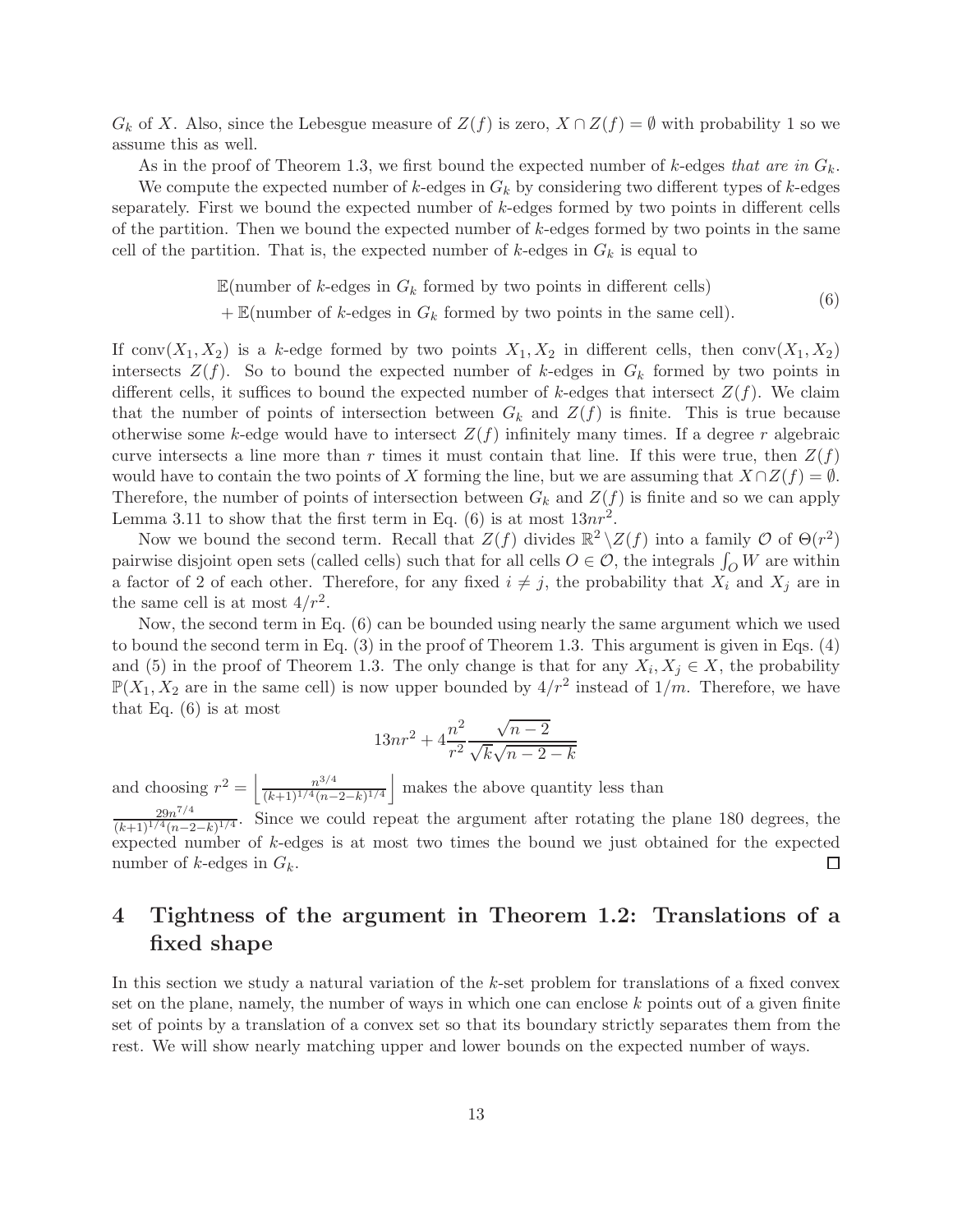For our lower bound, one of our tools will be the uniform convergence theorem of Vapnik and Chervonenkis [\[28\]](#page-23-3). This introduces a minor technical complication: their theorem is about abstract set systems without regard to whether sets have a boundary, while the standard k-set problem for lines on the plane ask for strict separation by a line and therefore the natural choice for our generalization is to ask for strict separation by a curve.

Similarly, the other side of our argument, our upper bound, is a variation on the two-step argument in the proof of Theorem [1.2](#page-2-2) (Eq. [\(1\)](#page-2-0) and the general upper bound of the integrand in Eq. [\(2\)](#page-3-1)), which uses k-edges and therefore also uses the boundary curve in a fundamental way.

A convex body is a compact convex set with non-empty interior. A set  $C$  is strictly convex if for all  $x, y \in C$  with  $x \neq y$  and for all  $\lambda \in (0, 1)$  we have  $\lambda x + (1 - \lambda)y \in \text{int } C$ . A set system is a pair  $(X,\mathcal{R})$ , where X is a set and  $\mathcal R$  is a family of subsets of X. The elements of  $\mathcal R$  are called *ranges*. For a set  $C \subseteq \mathbb{R}^2$ , let  $(\mathbb{R}^2, T_C)$  be the set system of translations of C (that is,  $T_C$ is the family of translation of  $C$ ). We are interested in translations of convex sets and it will be notationally convenient to set  $C$  to be the *interior* of a fixed convex body. So, for this section,  $C$ will be restricted (at least) to be the interior of a convex body. In this case, when we say that a point lies on the boundary of a range, the point does not lie in the range.

<span id="page-13-0"></span>**Definition 4.1.** For a finite subset  $S \subseteq \mathbb{R}^2$ , a  $T_C$ -k-set of S is a subset  $T \subseteq S$  of k points such that for some  $Q \in T_C$ ,  $S \cap \text{bd } Q = \emptyset$  and  $T = S \cap Q$ .

#### <span id="page-13-1"></span>4.1 Upper bound for  $T_{C}$ -k-sets, probabilistic, k proportional to n

This section establishes our upper bound on the expected number of  $T_C-k$ -sets of a set of n iid points when C is the interior a strictly convex body and k is proportional to n. So for Section [4.1,](#page-13-1) let  $C \subseteq \mathbb{R}^2$  be the interior of a strictly convex body.

**Definition 4.2.** A set of points in  $\mathbb{R}^2$  is in general position relative to C if no three points lie on the boundary of some range in  $T_C$  (i.e., some translation of C).

**Lemma 4.3.** Let  $(p,q)$  be a pair of distinct points in  $\mathbb{R}^2$ . Then there are at most two ranges  $x + C$ satisfying  $p, q \in bd(x+C)$ .

*Proof.* Up to a rotation we can assume that  $r := q - p$  is vertical. Suppose for a contradiction that there are three ranges  $x + C$  satisfying  $p, q \in bd(x + C)$ . This implies there are three points  $p_1$ ,  $p_2$ ,  $p_3$  such that  $p_1, p_2, p_3, p_1 + r, p_2 + r, p_3 + r \in \text{bd } C$ . Let  $f(x_1)$  denote the length of segment "C intersected with the vertical line at  $(x_1, 0) \in \mathbb{R}^2$ ." Function f is positive in a non-empty interval  $(a, b)$ , is strictly concave in  $[a, b]$  and takes value  $||r||$  at three points in  $[a, b]$ . But there is no such function so this is a contradiction. function so this is a contradiction.

<span id="page-13-2"></span>From the lemma we conclude:

**Corollary 4.4.** Let  $V \subseteq (\mathbb{R}^2)^2$  be the set of pairs of distinct points that can appear on the boundary of some range. Then there exists a continuous onto function  $C: V \to T_C$ .

*Proof.* Every pair in  $V$  can appear on the boundary of one or two ranges. When a pair appears on the boundary of exactly one range, map both orderings of the pair to that range. When a pair  $(p, q)$ appears on the boundary of two ranges, let  $C_1$  and  $C_2$  be the two translations of C containing p and q on their boundaries. Let  $\mathcal{C}(p,q)$  be the unique translation that solves  $\max_{i\in\{1,2\}} \operatorname{area}(C_i \cap \operatorname{aff}(p,q)^+)$ (where  $\text{aff}(p,q)^{+} = \{r: -(q-p)_x(r-p)_y + (q-p)_y(r-p)_x > 0\}.$  $\Box$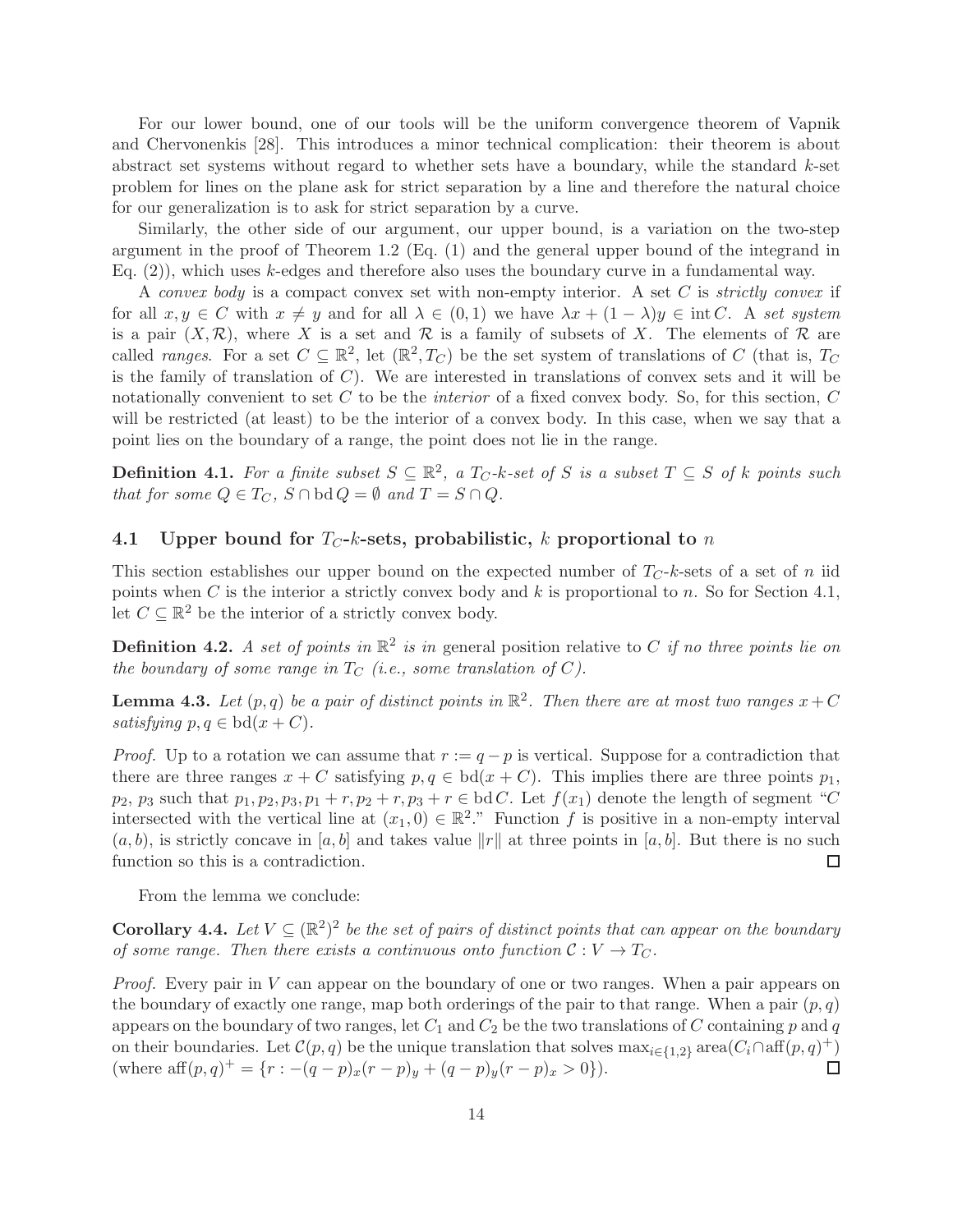From now on we let  $\mathcal{C}(\cdot, \cdot)$  denote the function given by Corollary [4.4](#page-13-2) (with a slight abuse of notation).

**Definition 4.5.** For a set of points S in general position relative to C, let a (oriented)  $T_C$ -k-edge be an ordered pair of points  $(p,q) \in V$  with  $p,q \in S$   $(p \neq q)$  such that  $\mathcal{C}(p,q)$  contains k points of S.

We now show a bound relating  $T_C-k$ -sets and  $T_C-k$ -edges, which follows from a variation of known continuous deformation arguments [\[13,](#page-22-7) Lemma 5.15], [\[18,](#page-22-15) Chapter 11]. For a finite set of points S in general position relative to C, let  $e_k(S)$  be the number of  $T_C$ -k-edges of S and let  $a_k(S)$ be the number of  $T_C-k$ -sets of S.

<span id="page-14-0"></span>**Lemma 4.6.** For a finite set of points S in general position relative to C and  $k \geq 2$  we have  $a_k(S) \leq 4(e_{k-2}(S) + e_{k-1}(S) + e_k(S)).$ 

*Proof.* To prove the claim we will construct an injective function f from  $T_C$ -k-sets of S to a labelled extension of the set of  $T_C-k$ -edges. The function is defined as follows: Let  $Q \subseteq S$  be a  $T_C-k$ -set induced by some range  $C_0$ . Translate  $C_0$  in the x direction until some point  $p \in S$  lies on its boundary to obtain range  $C'$ , then translate  $C'$  while keeping p on its boundary (letting p slide along the boundary) until another point  $q \in S$  lies on the boundary to obtain a range  $C''$  (there may be more than one choice here, pick arbitrarily). We have that  $cl C''$  contains Q and at most two other points from S. From the general position assumption,  $bd C''$  contains exactly two points from S. Swap points p, q if needed so that  $C'' = C(p,q)$ . Pick labels  $l_p, l_q \in \{IN, OUT\}$  for p and q according to whether they are in Q. This completes the definition of an f from  $T_C$ -k-sets of S to  $S^2 \times \{IN, OUT\}^2$ , namely  $f(Q) = (p, q, l_p, l_q)$ .

We now show that f is injective. Let  $Q$ ,  $Q'$  be two  $T_C$ -k-sets of S induced by ranges  $C_0$ ,  $C'_0$ , respectively, and so that  $f(Q) = f(Q') = (p, q, l_p, l_q)$ . By definition of f we have that Q is equal to  $S \cap C(p,q)$  with p and q added according to the labels. But then by definition of f we have that  $Q'$  is also equal to that set and therefore equal to  $Q$ . This establishes that f is injective.

To conclude, the image of f contains only pairs  $(p, q)$  that are  $T_C$ -r-edges of S for  $r \in \{k - 1, k\}$ . The claim follows.  $2, k-1, k$ . The claim follows.

<span id="page-14-1"></span>**Assumption 4.7.** Given C, probability distribution P on  $\mathbb{R}^2$  is such that  $P(\text{bd}(x+C))=0$  for all  $x \in \mathbb{R}^2$ .

<span id="page-14-2"></span>(In particular the assumption on  $P$  holds if  $P$  has a density.)

**Proposition 4.8.** Let P be a Borel probability distribution satisfying Assumption [4.7.](#page-14-1) Let Y, Z be a pair of iid points, each according to P. Then  $Y \neq Z$  a.s.

*Proof.* Fix a point b on the boundary of C (so that the origin is on the boundary of  $-b+C$ ). Note that  $\mathbb{P}(Y = Z) = \mathbb{E}(\mathbb{P}(Y = Z | Z)) \leq \mathbb{E}(\mathbb{P}(Y \in bd(Z - b + C) | Z)) = 0.$  $\Box$ 

<span id="page-14-3"></span>**Proposition 4.9.** Let P be a Borel probability distribution satisfying Assumption [4.7.](#page-14-1) Let X be a random set of n iid points, each according to P. Then X is in general position relative to  $C$  a.s.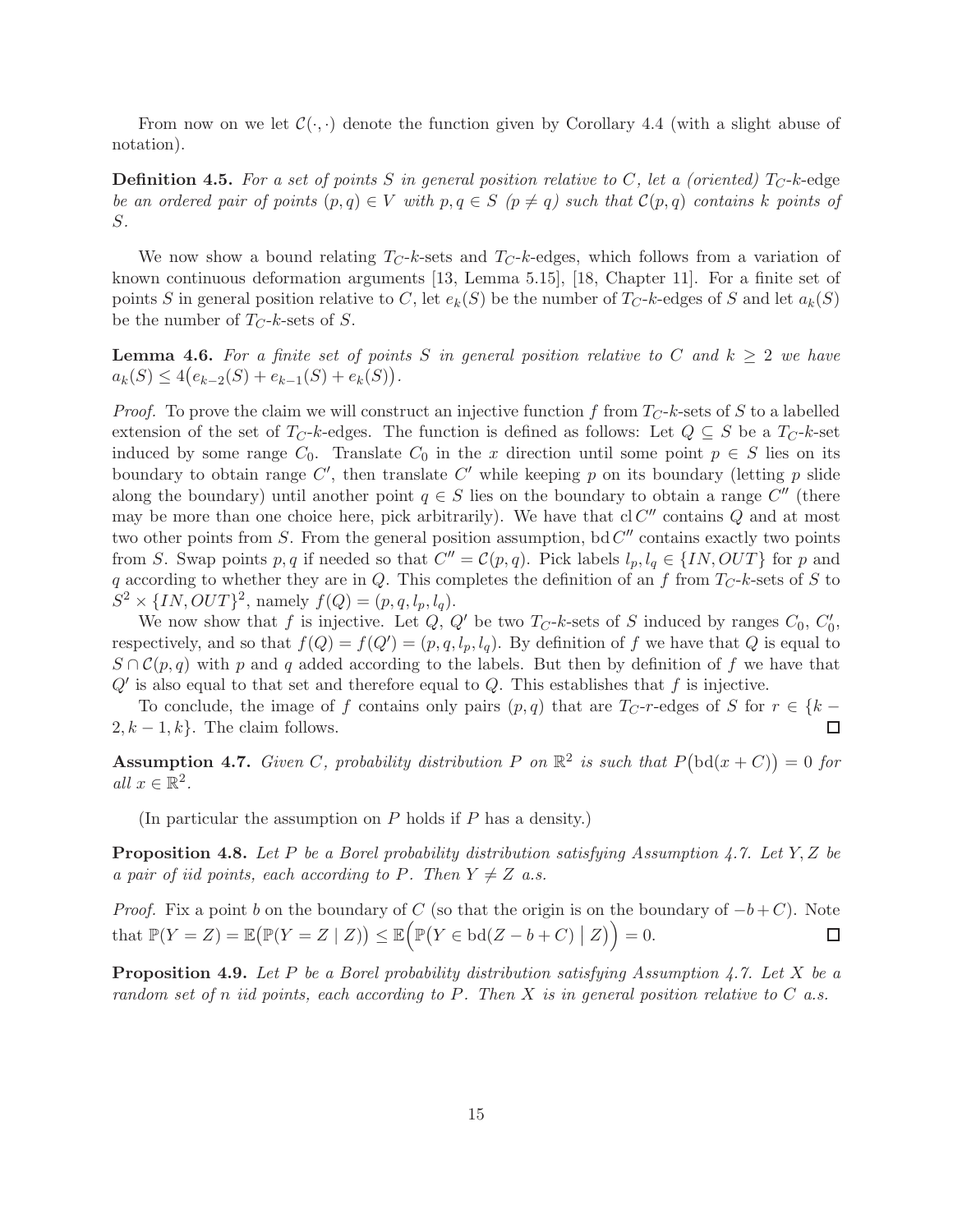*Proof.* It is enough to prove the claim for  $n = 3$ . Let Y, Z, W be three iid random points according to P. By Proposition [4.8,](#page-14-2)  $Y \neq Z$  a.s. Then

$$
\mathbb{P}((\exists a)Y, Z, W \in bd(a + C))
$$
\n
$$
= \mathbb{P}(Y \neq Z, (\exists a)Y, Z, W \in bd(a + C))
$$
\n
$$
= \mathbb{E}(\mathbb{P}((\exists a)Y, Z, W \in bd(a + C) | Y, Z) | Y \neq Z)
$$
\n
$$
= \mathbb{E}(\mathbb{P}(W \in bdC(Y, Z) \text{ or } W \in bdC(Z, Y) | Y, Z) | Y \neq Z)
$$
\n
$$
= 0.
$$

<span id="page-15-0"></span>**Theorem 4.10** ( $T_C-k$ -set/edge upper bound, probabilistic, k proportional to n). Let  $c \in (0,1)$ . Let P be a Borel probability distribution satisfying Assumption [4.7.](#page-14-1) Let X be a random set of n iid points, each according to P. Let  $A_n$  (resp.  $E_n$ ) be the number of  $T_C$ -k-sets (resp.  $T_C$ -k-edges) of X for  $k = \lfloor cn \rfloor$ . Then

$$
\mathbb{E}(E_n) \le O(n^{3/2})
$$

and

 $\mathbb{E}(A_n) \leq O(n^{3/2})$ 

(where the constants in big-O depend only on c).

*Proof.* Let  $\mathcal{C}(p,q)$  and V be as in Corollary [4.4.](#page-13-2) From Proposition [4.9,](#page-14-3) X is in general position relative to  $C$  a.s.

Let  $X = \{X_1, \ldots, X_n\}$ . Let  $T = P(C(X_1, X_2))$  with the additional convention that  $C(p, q) = \emptyset$ if  $(p, q) \notin V$ . In this way T is defined whenever  $X_1 \neq X_2$ , that is, a.s. by Proposition [4.8.](#page-14-2) Let  $G_P(t) = \mathbb{P}(T \leq t)$  for  $t \in \mathbb{R}$ . Using a variation of Eq. [\(1\)](#page-2-0) and the argument in the proof of Theorem [1.3](#page-3-0) we get:

$$
\mathbb{P}((X_1, X_2) \text{ is a } T_C-k\text{-edge of } X) \n= \mathbb{P}(|\mathcal{C}(X_1, X_2) \cap (X \setminus \{X_1, X_2\})| = k) \n= \mathbb{E}\Big(\mathbb{P}(|\mathcal{C}(X_1, X_2) \cap (X \setminus \{X_1, X_2\})| = k \mid X_1, X_2)\Big) \n= {n-2 \choose k} \mathbb{E}(T^k(1-T)^{n-2-k}) \n= {n-2 \choose k} \int_0^1 t^k(1-t)^{n-2-k} dG_P(t)
$$

and

$$
\mathbb{E}(E_n) = n(n-1) \binom{n-2}{k} \int_0^1 t^k (1-t)^{n-2-k} dG_P(t)
$$
  
\n
$$
\leq n^2 \binom{n-2}{k} \left(\frac{k}{n-2}\right)^k \left(\frac{n-2-k}{n-2}\right)^{n-2-k}
$$
  
\n
$$
\leq n^2 \frac{\sqrt{n-2}}{\sqrt{k}\sqrt{n-2-k}}
$$
  
\n
$$
\leq O(n^{3/2}).
$$

This proves the first inequality. From this, the second inequality is immediate using Lemma [4.6.](#page-14-0)  $\Box$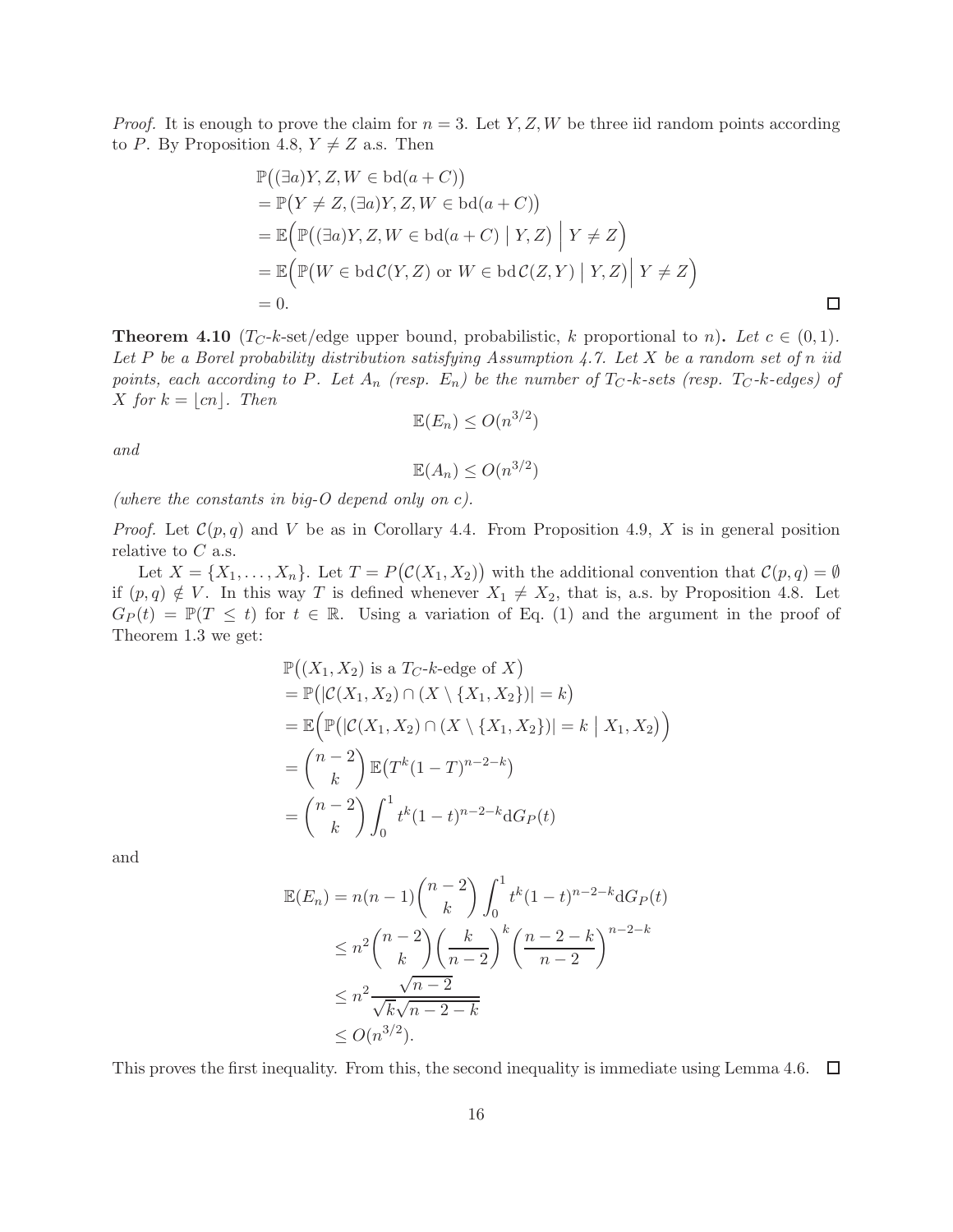#### 4.2 Lower bound for  $T_C-k$ -sets, deterministic, k proportional to n

In this section we show an  $\Omega(n^2)$  lower bound on the maximum number of  $T_C$ -k-sets of a broad family of set systems of the form  $(\mathbb{R}^2, T_C)$  for k proportional to n. We illustrate the main idea of the argument in Proposition [4.11](#page-16-2) for the case where  $C$  is a unit square. In Theorem [4.13,](#page-16-1) we then use the argument for the case where C is the interior of a convex body with  $C^2$  boundary (actually, slightly more general than that).

While the sets of points in the following results may not be in general position, this is not a true weakness of the results. The reason is that, like in the case of the standard  $k$ -set problem for lines, the number of  $T_C-k$ -sets of a given set of points cannot decrease by applying any sufficiently small perturbation to the points, because any range inducing a  $T_C$ -k-set must by definition contain no point on its boundary. Thus, the maximum number of  $T_C-k$ -sets among set in general position is no smaller than the number of  $T_C-k$ -sets among unrestricted sets of points.

To build intuition on an  $\Omega(n^2)$  lower bound, we first consider in Proposition [4.11](#page-16-2) the case of translations of a square and a set of n equally spaced points arranged in the shape of a cross (or plus sign, +).

<span id="page-16-2"></span>**Proposition 4.11.** Let C be the open unit square. Let  $0 < c < c' < 1$ . Then for  $cn \le k \le c'n$  we have  $\max_{|S|=n} a_k(S) = \Omega(n^2)$  (where the constants in  $\Omega$  depend only on c and c').

*Proof.* We show the case where n is a multiple of 4 and  $k = n/2 - 2$ , the rest is similar. Consider a set of points equally spaced on the x and y axes forming a cross. Say, for  $\lambda = 4/n$ , let  $S =$  $\lambda(\mathbb{Z}^2 \cap (x\text{-axis} \cup y\text{-axis}) \cap [-n/4, n/4]^2 \setminus (0,0)).$  Then  $|S| = n$  and the claim follows.  $\Box$ 

For our next  $\Omega(n^2)$  lower bound, Theorem [4.13,](#page-16-1) we assume that the boundary of C is well approximated by its unique tangent line at certain points (locally of class  $C^2$ ). See [\[9,](#page-22-16) Section 5.1, subsection "Second-Order Differentiability"] for definitions and basic facts about differentiability of the boundary of a convex body. The sets of points are adaptations of the "cross" construction from Proposition [4.11.](#page-16-2)

<span id="page-16-0"></span>**Definition 4.12.** Let  $C \subseteq \mathbb{R}^2$  be the interior of a convex body. We say that bd C is  $C^2$  at a point  $x \in bd C$  if the following conditions hold:

- 1. There is a unique support line  $L$  of  $C$  at  $x$ .
- 2. Apply an invertible affine transformation so that x is at the origin, L is horizontal and C is above L. Then the lower side of bd C is represented in the form  $(t, g(t))$  in a neighborhood of 0 for a convex function g such that there is a function  $r(t) = at^2$  with  $a > 0$  and  $g(t) =$  $r(t) + o(t^2)$  as  $t \to 0$ .

<span id="page-16-1"></span>**Theorem 4.13.** Assume that  $C \subseteq \mathbb{R}^2$  is the interior of a convex body such that there exist linearly independent unit vectors  $u, v \in \mathbb{R}^2$  and points  $a, b, c, d \in \text{bd } C$  such that  $\text{bd } C$  is  $C^2$  in a neighborhood of a, b, c, d with outer normals  $u, v, -u, -v$ , resp. Let  $0 < c < c' < 1$ . Then for  $cn \le k \le c'n$  we have  $\max_{|S|=n} a_k(S) = \Omega(n^2)$  (where the constants in  $\Omega$  depend only on c, c' and C).

*Proof.* We show the case where n is a multiple of 8 and  $k = n/2$ , the rest follows easily. Up to an invertible linear transformation, we can assume  $u = e_1$  and  $v = e_2$ , without loss of generality. Let  $U = \{e_1, e_2, -e_1, -e_2\}$  and for  $p \in U$  let  $v(p)$  be a locally  $C^2$  point on the boundary of C and having outer normal p.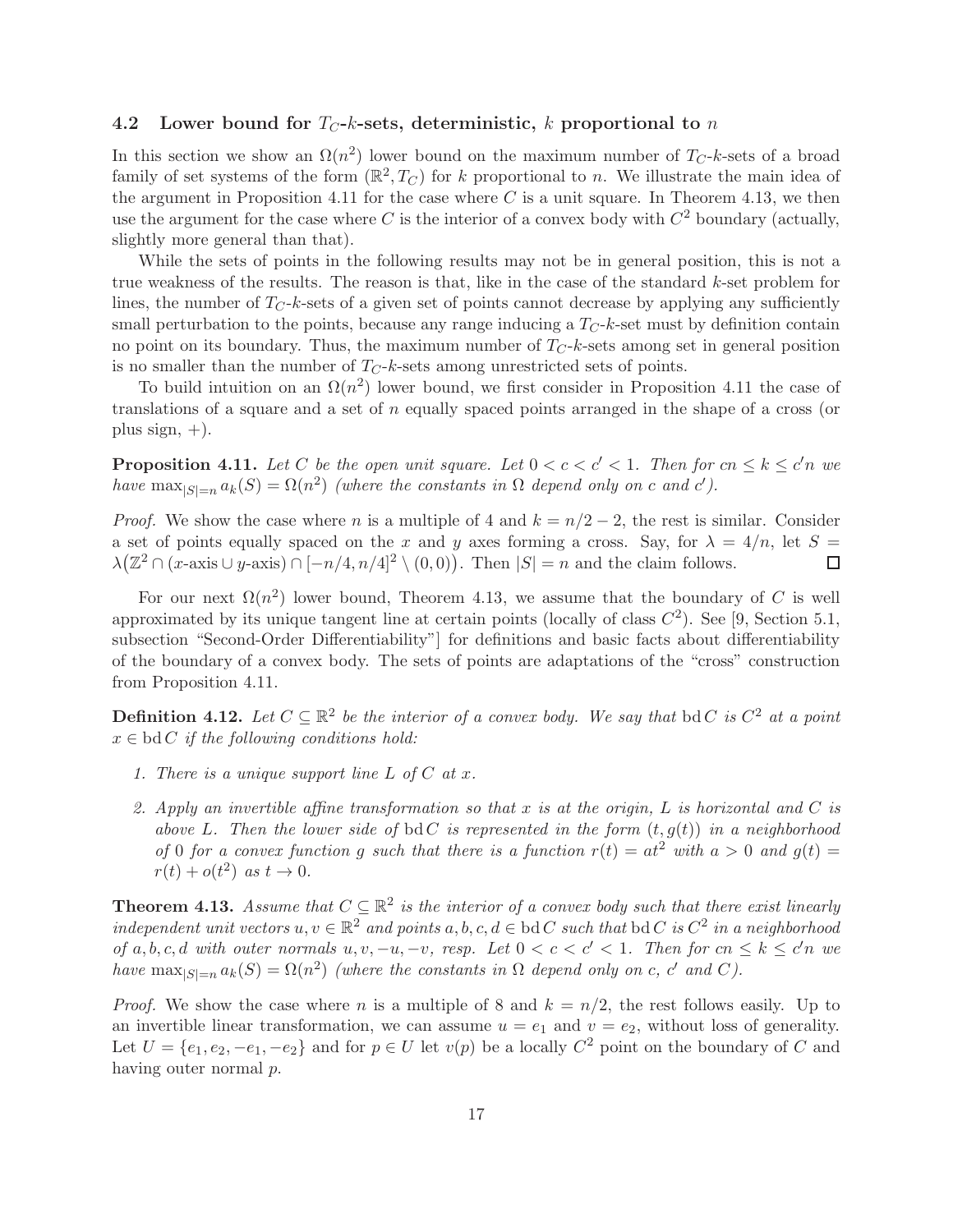For  $p \in U$  and some  $t > 0$ , consider the segment of length 2t perpendicular to the boundary of C at  $v(p)$  and centered at  $v(p)$ , namely  $s(p) := \text{conv}\{v(p) - tp, v(p) + tp\}$ . Finally, consider a (one-dimensional) grid  $g(p)$  of  $n/4$  equally spaced points on segment  $s(p)$ . Let our set of points be  $S = \bigcup_{p \in U} g(p)$ . By construction  $|S \cap C| = n/2$ . Let  $\epsilon := 2t/(n/4 - 1)$  be the gap between consecutive points in each segment.

We will now show that we can choose  $t > 0$  small enough so that there are  $\Omega(n^2)$  small translation of C that induce different subsets of S, each containing  $n/2$  points. The idea of the argument is to translate C independently in the vertical and horizontal direction, to pick  $\Omega(n)$ different subsets of  $n/4$  points among the pair of vertical segments and similarly for the horizontal segments. The translations, notated  $p + C$  and parameterized by p, form the following grid around the origin:  $G := \{(k\epsilon, l\epsilon) \in \mathbb{R}^2 : k, l \in \mathbb{Z} \cap [-n/8, n/8]\}.$  By Taylor's theorem and compactness there exist constants  $\alpha > 0, t_M > 0$  (that depend only on C) such that the boundary of C has a  $C^2$ parametrization  $y = \phi(x)$  in a neighborhood of  $(x_0, y_0) := v(-e_2)$  such that  $|\phi(x) - y_0| \le \alpha(x - x_0)^2$ for  $x \in [x_0 - t_M, x_0 + t_M]$  (and similarly for  $v(e_1), v(-e_1), v(e_2)$ ). In particular,  $|\phi(x) - y_0| \le \alpha t_M^2$ . We choose  $t > 0$  small enough so that C contains the same subset of  $g(-e_2)$  when translated distance less than or equal to  $t$  in the horizontal direction. Note that this also ensures that the boundaries of those translations contain no point of  $g(-e_2)$ . The nearest point from  $g(-e_2)$  to the line  $y = y_0$  is at distance  $\epsilon/2 = \frac{t}{n/4-1} > 4t/n$  so it is enough to have  $\alpha t^2 \leq 4t/n$ , that is, we set  $t = \min\{t_M, \frac{4}{\alpha t}\}$  $\frac{4}{\alpha n}$ .

With these choices, every  $p \in G$  induces a different  $T_C$ -k-set of S with  $k = n/2$  and therefore  $p(S) > |G| > n^2/16$ .  $a_{n/2}(S) \geq |G| \geq n^2/16.$ 

To understand the scope of Theorem [4.13,](#page-16-1) note that the condition on  $C$  is satisfied when  $C$ is the interior of a convex body with  $C^2$  boundary. Also, no triangle satisfies the assumptions of Theorem [4.13.](#page-16-1)

#### 4.3 Bounds on the growth function

To put our results on the number of  $T_{C}$ -k-sets and  $T_{C}$ -k-edges in context, we state some basic bounds on the growth function of set system  $(\mathbb{R}^2, T_C)$ , namely the maximum number of subsets of a set of n point in  $\mathbb{R}^2$  induced by translations of C. For simplicity some of our bounds have extra assumptions on C that may not be necessary.

The growth function [\[28\]](#page-23-3) of set system  $(\mathbb{R}^2, T_C)$  is given by

$$
n \mapsto \max_{S \subseteq \mathbb{R}^2, |S| = n} |\{ S \cap (x + C) : x \in \mathbb{R}^2 \}|.
$$

<span id="page-17-0"></span>**Proposition 4.14.** Let  $C \subseteq \mathbb{R}^2$  be the interior of a strictly convex body. The growth function of  $(\mathbb{R}^2, T_C)$  is at most  $n^2 - n + 2$ .

Proof. For the proof we use the notions of a dual set system and dual growth function. Given set system  $(X, \mathcal{R})$ , its *dual set system* is  $(\mathcal{R}, X^*)$ , where  $X^*$  is the family of sets of the form  ${R \in \mathcal{R} : x \in R}$  for  $x \in X$ . The dual growth function of  $(X, \mathcal{R})$  is the growth function of its dual set system.

The first step is to notice that  $(\mathbb{R}^2, T_C)$  corresponds to the dual set system of  $(\mathbb{R}^2, T_{-C})$ : a range  $x - C \in T_{-C}$  is corresponds to point  $x \in \mathbb{R}^2$  and a point  $y \in \mathbb{R}^2$  corresponds to range  $y + C$ , together with the equivalence " $y \in x - C$  is equivalent to  $x \in y + C$ ". In this way, the growth function of  $(\mathbb{R}^2, T_C)$  is the dual growth function of  $(\mathbb{R}^2, T_{-C})$ .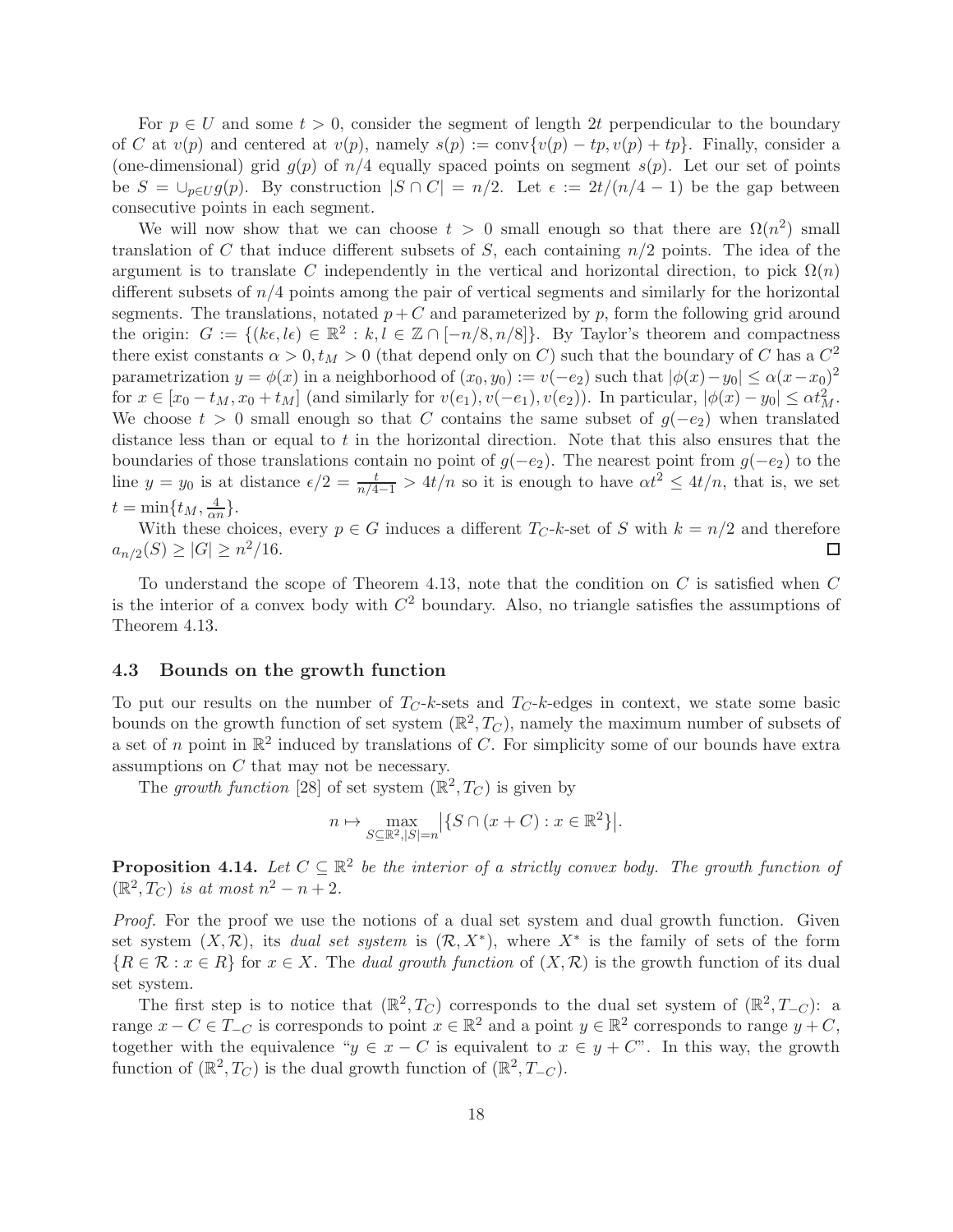The second step is to bound the dual growth function of  $(\mathbb{R}^2, T_{-C})$ . Its value at n is equal to the maximum number of nonempty cells in the Venn diagram of n translations of  $-C$ . It is bounded by the maximum number of connected components of the complement of  $n$  translations of bd( $-C$ ), or, equivalently, bd( $C$ ). Adding n translations of bd( $C$ ) one by one, this number of connected components is 2 for  $n = 1$  and, using the fact that two translations of bd(C) intersect in at most two points, it increases by at most  $2(k-1)$  when the kth translation is added. Therefore the number of connected components is at most  $n^2 - n + 2$ . □ the number of connected components is at most  $n^2 - n + 2$ .

For clarity we state the following summarizing result:

**Theorem 4.15.** Let  $C \subseteq \mathbb{R}^2$  be the interior of a strictly convex body with  $C^2$  boundary. The growth function of  $(\mathbb{R}^2, T_C)$  is  $\Theta(n^2)$  (where the constants in  $\Theta$  depend only on C).

Proof. Immediate from Proposition [4.14](#page-17-0) and Theorem [4.13.](#page-16-1)

 $\Box$ 

<span id="page-18-2"></span>In order to prove our results in Section [4.4](#page-18-0) in more generality, we state here a weaker bound on the growth function with weaker assumptions on C.

**Theorem 4.16.** Let  $C \subseteq \mathbb{R}^2$  be the interior of a convex body. The VC-dimension of  $(\mathbb{R}^2, T_C)$  is at most 3. The growth function of  $(\mathbb{R}^2, T_C)$  is at most  $\binom{n}{0}$  $\binom{n}{0} + \binom{n}{1}$  $\binom{n}{1} + \binom{n}{2}$  $\binom{n}{2} + \binom{n}{3}$  $\binom{n}{3} \leq (en/3)^3.$ 

*Proof.* A special case of a result in [\[20\]](#page-23-7) establishes that the VC-dimension of  $(\mathbb{R}^2, T_C)$  is at most 3 when  $C \subseteq \mathbb{R}^2$  is a convex body. The bound extends to our case (interior of a convex body) using the observation that if translations of the interior a convex body  $C$  shatter a given finite set of points then translations of a scaled down cl  $C$  also shatter the same set. The rest follows from the Sauer-Shelah lemma.  $\Box$ 

The VC-dimension bound is tight: C equal to any fixed triangle is a tight example.

#### <span id="page-18-0"></span>4.4 Lower bound for  $T_C-k$ -sets, probabilistic, some k proportional to n

In this section we show, for some k proportional to n, an  $\tilde{\Omega}(n^{3/2})$  lower bound for the expected number of  $T_C$ -k-sets for a random sample of n points from the uniform distribution in a set  $A \subseteq \mathbb{R}^2$ sufficiently large to contain translations of  $C$ . The restriction to a subset  $A$  is necessary as there is no uniform distribution in  $\mathbb{R}^2$ . Our argument uses crucially the fact that translations of C that are contained in A have the same probability under the uniform distribution in A. The minor technical complications introduced by the fact that  $A$  is bounded could be avoided by considering a similar set system of translations of a disk (say) on the surface of the two-dimensional sphere (or translations of a shape on the flat torus) with the uniform distribution (a version not studied in this paper).

The idea of the proof is the following: First show that for a random sample X of n points in  $A$ , with high probability the number of induced subsets by translations of C contained in A is  $\tilde{\Omega}(n^2)$ (Lemma [4.18\)](#page-19-0). Then, by VC's uniform convergence theorem, with high probability each translation of C contained in A contains  $cn \pm \tilde{O}(\sqrt{n})$  points from X for some c. Therefore, by the pigeonhole principle there are  $\tilde{\Omega}(n^{3/2})$  induced subsets of X that contain exactly the same number of points, that is, X has  $\tilde{\Omega}(n^{3/2})$  T<sub>C</sub>-k-sets for some k.

<span id="page-18-1"></span>We start by showing that if two translations of  $C$  are far apart then they have a small intersection.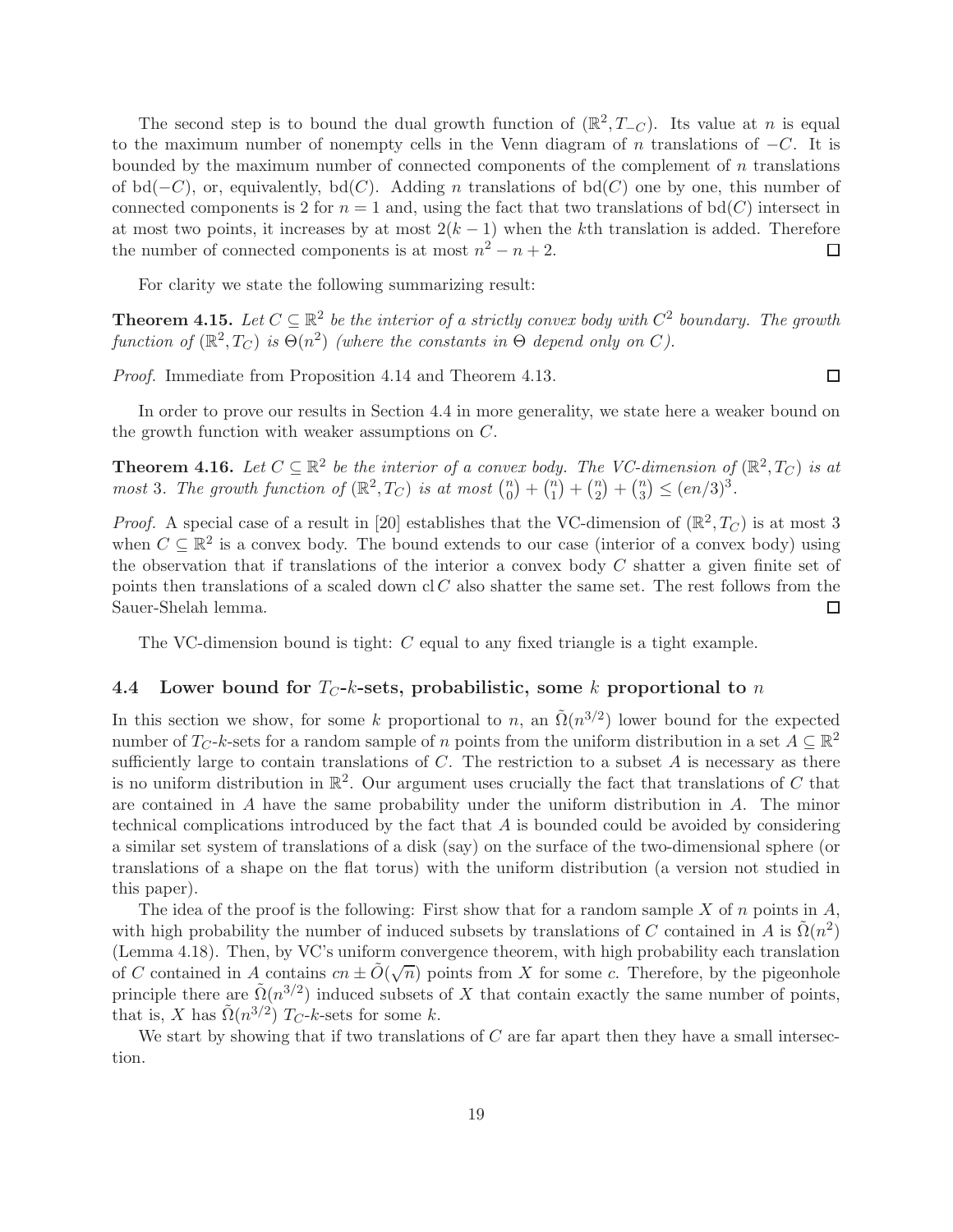**Lemma 4.17.** Let  $C \subseteq \mathbb{R}^2$  be the interior of a convex body that contains a unit ball. If  $||x|| \leq 1$ , then

$$
\operatorname{area}(C \cap (x + C)) \le (1 - ||x||/2) \operatorname{area}(C).
$$

*Proof.* Consider the function  $f(x) = \text{area}(C \cap (x + C))$ . It is logconcave (by the Prékopa-Leindler inequality and the fact that  $f(x) = \mathbf{1}_C(x) * \mathbf{1}_{-C}(x)$  (where  $\mathbf{1}_C(x)$  is the indicator function of C, namely one if  $x \in C$  and zero otherwise). Also,  $f(0) = \text{area}(C) \geq \pi$ . In other words,  $\log f(x)$  is concave and, while it is not differentiable at  $x = 0$ , we can use directional derivatives and tangent rays at  $x = 0$  to upper bound it by a function of the form  $x \mapsto \log f(0) + c||x||$ , where  $c < 0$  is an upper bound on the one-sided directional derivative.

We calculate a suitable c now. The one-sided directional derivative at 0 along unit vector  $v \in \mathbb{R}^2$ is

 $Df(0)(v) = -2$  length(projection of C onto line perpendicular to  $v \leq -4$ 

(from the analysis of the movement of chords of C parallel to v). Thus,  $log f(0) = log(area C)$ and  $D(\log f)(0)(v) = Df(0)(v)/f(0) \leq -4/\pi \leq -1$  (i.e. we can take  $c = -1$ ) and these estimates with concavity of  $\log f(x)$  give  $\log f(x) \leq \log(\text{area}(C)) - ||x||$ . That is,  $f(x) \leq \text{area}(C)e^{-||x||}$ . We use the inequality  $e^{-t} \leq 1 - t(1 - 1/e)$  for  $t \in [0, 1]$  to conclude that if  $||x|| \leq 1$ , then  $f(x) \leq \text{area}(C) \left(1 - \|x\|(1 - 1/e)\right)$ . The claim follows.

We show now that the number of ranges induced by translations of  $C$  on certain random sets of n points is  $\tilde{\Omega}(n^2)$ . Because this is meant to be used in the context of  $T_C$ -k-sets, we show a slightly stronger bound for ranges (induced by translations) that do not contain points on their boundaries.

<span id="page-19-0"></span>**Lemma 4.18** (lower bound on number of ranges, probabilistic). Let  $C \subseteq \mathbb{R}^2$  be the interior of a convex body. Let  $A \subseteq \mathbb{R}^2$  be a compact set such that  $2C \subseteq A$ . Let X be a set of n iid uniformly random points in A. Let  $t > 0$ . Then there exists a constant  $c_{4.18} > 0$  that depends only on A, C and t such that with probability at least  $1 - 1/n^t$ ,

$$
\left| \{ X \cap (x+C) : x+C \subseteq A, X \cap \text{bd}(x+C) = \emptyset \} \right| \geq c_{4.18} \left( \frac{n}{\log n} \right)^2.
$$

*Proof.* Let  $X = \{X_1, \ldots, X_n\}$ . Let B be the ball with center 0 and radius 1. Without loss of generality (up to scaling and translation),  $B \subseteq C$ .

We will first construct a packing of  $n^2/(c \log n)^2$  translations of C with centers in B with area of pairwise symmetric difference at least about  $\log(n)/n$ , for some  $c > 0$  to be determined later. Let G be an  $n/(c \log n)$ -by- $n/(c \log n)$  grid of points with gap  $(c \log n)/n$  between adjacent rows and columns of points and contained in  $B$ . Every pair of points in  $G$  is then at distance at least  $(c \log n)/n$ , and therefore for all  $x, y \in G$  with  $0 < ||x - y|| \le 1$  we have  $area((x + C)\Delta(y + C)) =$  $2\Big(\text{area}(C) - \text{area}(C \cap ((y-x)+C)\big)\Big) \ge \text{area}(C) \|y-x\| \ge \text{area}(C)(c \log n)/n \text{ (using Lemma 4.17)}.$  $2\Big(\text{area}(C) - \text{area}(C \cap ((y-x)+C)\big)\Big) \ge \text{area}(C) \|y-x\| \ge \text{area}(C)(c \log n)/n \text{ (using Lemma 4.17)}.$  $2\Big(\text{area}(C) - \text{area}(C \cap ((y-x)+C)\big)\Big) \ge \text{area}(C) \|y-x\| \ge \text{area}(C)(c \log n)/n \text{ (using Lemma 4.17)}.$ The bound extends to all  $x, y \in G$  with  $x \neq y$  by monotonicity.

We will now show that with probability at least  $1-o(1)$  each  $x+C$  with  $x \in G$  induces a different range on X. It is enough to show that for all  $x, y \in G$  with  $x \neq y$  we have  $((x+C)\Delta(y+C)) \cap X \neq \emptyset$ .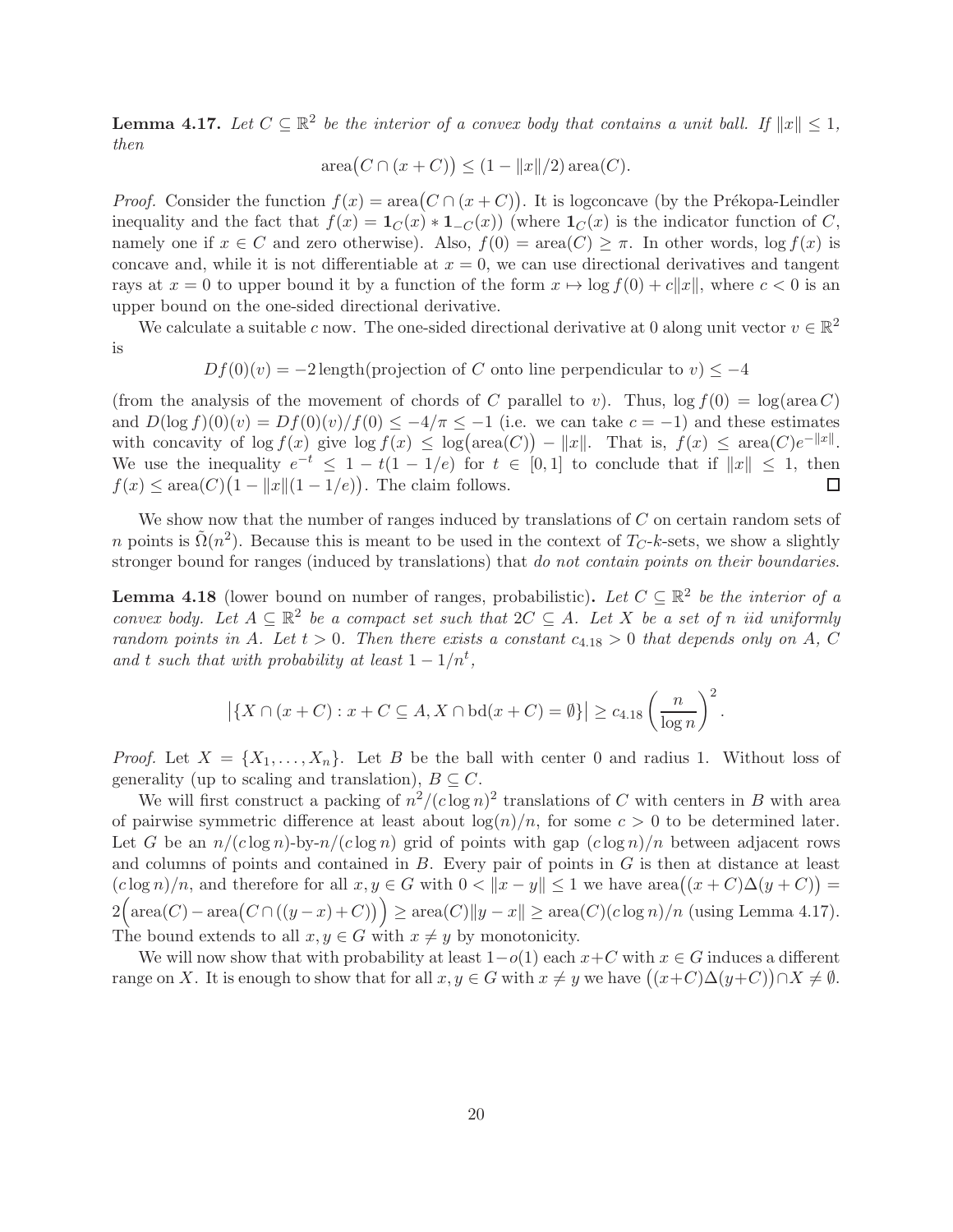Setting  $c = (t + 2) \text{area}(A) / \text{area}(C)$ , the probability of this event for some x, y is

$$
\mathbb{P}((\forall i \in [n])X_i \notin (x + C)\Delta(y + C)) \le \left(1 - \frac{\text{area}((x + C)\Delta(y + C))}{\text{area}(A)}\right)^n
$$
  

$$
\le \left(1 - \frac{\text{area}(C)}{\text{area}(A)}\frac{(c\log n)}{n}\right)^n
$$
  

$$
\le e^{-(t+2)\log n}
$$
  

$$
= 1/n^{t+2}.
$$

Thus, with probability at least  $1 - n^2/n^{t+2} = 1 - 1/n^t$  our event holds for all pairs  $x, y$ .

Finally,  $X \cap \bigcup_{x \in G} \text{bd}(x + C) = \emptyset$  a.s. The claim follows.

<span id="page-20-0"></span>We now state and prove our probabilistic lower bound for  $T_C-k$ -sets for some k proportional to  $n$ :

**Theorem 4.19.** Let  $C \subseteq \mathbb{R}^2$  be the interior of a convex body. Let  $A \subseteq \mathbb{R}^2$  be a compact set such that  $2C \subseteq A$ . Let X be a set of n iid uniformly random points in A. Let

$$
a'_k(X) := |\{ X \cap (x + C) : x + C \subseteq A, |X \cap (x + C)| = k, X \cap \text{bd}(x + C) = \emptyset \}|
$$

(that is,  $a'_k(X)$  is the number of  $T_C$ -k-sets of X induced by translations of C contained in A). Let  $p = \text{area}(\hat{C}) / \text{area}(A)$ . Then there exists a function  $k(n)$  such that  $\mathbb{E}(a_{k(n)}(X)) \geq \mathbb{E}(a'_{k(n)}(X)) \geq$  $\Omega(n^{3/2}/(\log n)^{5/2})$  and  $|k(n) - pn| \leq O(\sqrt{n \log n})$  (where function  $k(n)$  and the constants in  $O, \Omega$ depend only on A and C).

*Proof.* Let  $(A, \mathcal{R})$  be the set system where  $\mathcal{R}$  is the family of translations of C contained in A. From Theorem [4.16](#page-18-2) we have that the growth function  $s(n)$  of  $(A, \mathcal{R})$  satisfies  $s(n) \leq n^3$ .

Fix n. For  $R \in \mathcal{R}$ , let  $\hat{P}(R) = |X \cap R|/n$ . From [\[28,](#page-23-3) Theorem 2] (VC's uniform convergence theorem)<sup>[7](#page-20-1)</sup> we have, for  $n \geq 2/\epsilon^2$ ,

<span id="page-20-2"></span>
$$
\mathbb{P}\left(\sup_{R\in\mathcal{R}}|\hat{P}(R)-p|>\epsilon\right)\leq 4s(2n)e^{-\epsilon^2n/8}.\tag{7}
$$

Set  $\epsilon = 4\sqrt{\frac{3\log 2n}{n}}$  $\frac{q}{n}$  so that the rhs is at most  $1/n^3$ . If we denote by G the complement of the event in [\(7\)](#page-20-2), we have  $\mathbb{P}(G) = 1 - o(1)$ .

Let  $\mathcal{R}_X = \{X \cap R : R \in \mathcal{R}, X \cap \text{bd } R = \emptyset\}$ . From Lemma [4.18](#page-19-0) with  $t = 1$  and notation  $f(n) = c_{4.18}(n/\log n)^2$ , we get

<span id="page-20-3"></span>
$$
\mathbb{P}(|\mathcal{R}_X| \ge f(n)) \ge 1 - o(1). \tag{8}
$$

Let  $H$  denote the event in  $(8)$ .

 $\Box$ 

<span id="page-20-1"></span><sup>&</sup>lt;sup>7</sup>In order to apply VC's uniform convergence theorem, we need to verify that the function  $\sup_{R\in\mathcal{R}}(\cdot)$  as defined in Eq. [\(7\)](#page-20-2) is measurable, i.e., that it is a random variable. This can be verified by observing that  $\mathcal R$  is a permissible class of subsets of A. See [\[22,](#page-23-8) Appendix C] for the definition of permissible classes and a proof of the measurability of suprema in this context. One can see that the class  $R$  is permissible by indexing it by translation and verifying that the requirements for permissibility are met.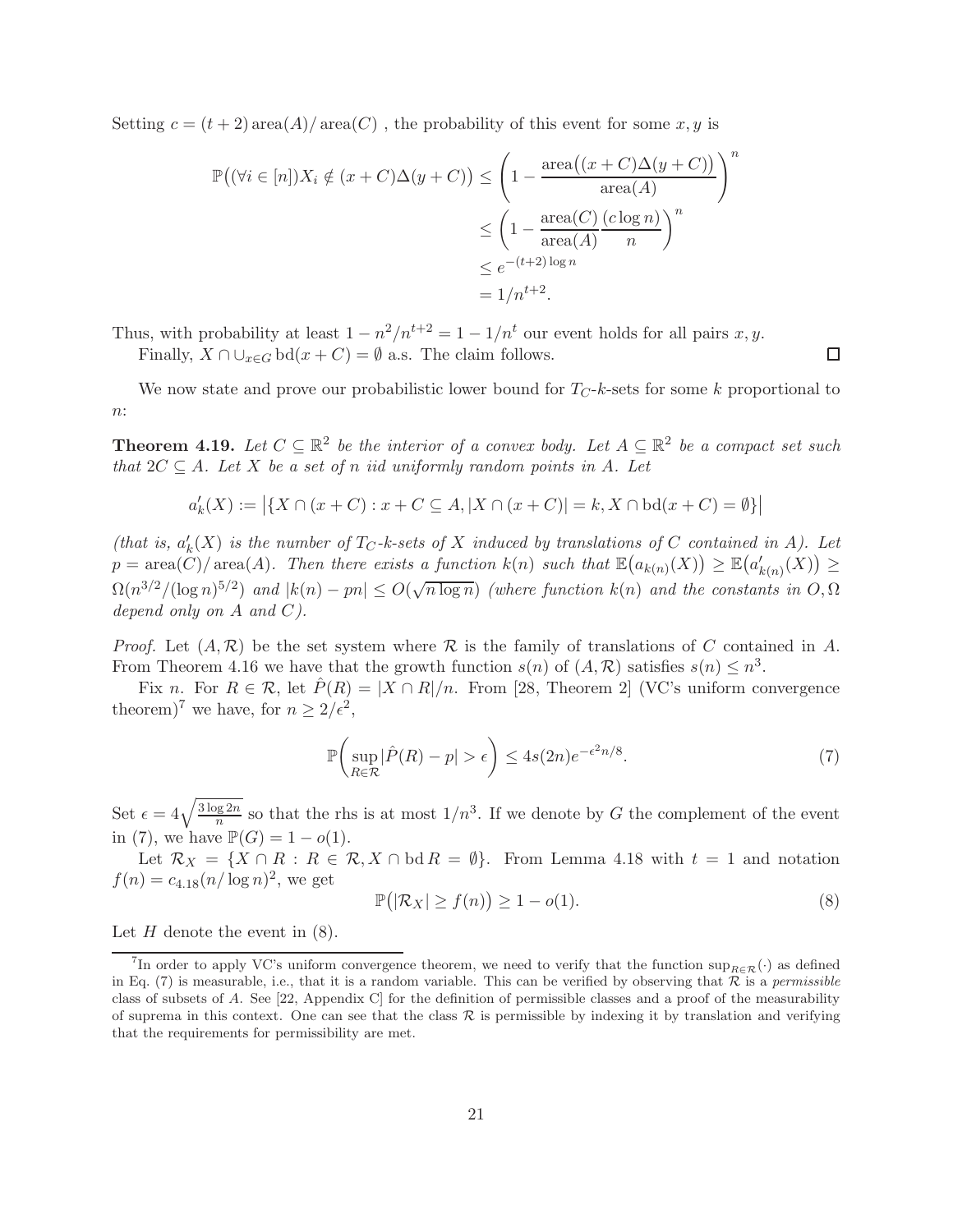To conclude, we will show that there is a value  $k(n)$  that is independent of X and makes  $\mathbb{E}(a'_k(X))$  large. We have  $\mathbb{P}(X \in G \cap H) = 1 - o(1)$ . Also for  $X \in G \cap H$  we have

$$
\sum_{k \in [pn - ne, pn + ne]} a'_k(X) = |\mathcal{R}_X| \ge f(n).
$$

Therefore

$$
\mathbb{E}\left(\sum_{k\in [pn-n\epsilon, pn+n\epsilon]} a'_k(X)\right) \ge f(n) \mathbb{P}(X \in G \cap H).
$$

Reordering,  $\sum_{k\in [pn-n\epsilon, pn+n\epsilon]} \mathbb{E}(a'_k(X)) \ge f(n) \mathbb{P}(X \in G \cap H)$ . Thus, there exists  $k(n) \le [pn-n\epsilon, pn+n\epsilon]$  $n\epsilon, pn+n\epsilon$  such that  $\mathbb{E}(a'_k(X)) \geq f(n)\mathbb{P}(X \in G \cap H)/(2n\epsilon+1)$ . That is (using  $n\epsilon = O(\sqrt{n \log n}),$  $\mathbb{E}(a'_k(X)) \ge \Omega(n^{3/2}/(\log n)^{5/2}).$ 

For the bound on  $\mathbb{E}(a_k(X))$ , from the definitions we have  $a_k(X) \ge a'_k(X)$ .

 $\Box$ 

## <span id="page-21-0"></span>5 Conclusion and open questions

We conclude with some open questions and possible directions for future work.

- Bound on the number of points of intersection of  $Z(f)$  and  $G_k$ . Can the answer to Question [3.1](#page-7-1) given in Lemma [3.11](#page-11-0) be improved? We believe it may be possible to improve the bound to  $O(nr)$  for the following reason: The k-edge graph  $G_k$  of a set of n points behaves somewhat like a degree n algebraic curve when it comes to intersecting it with a line. In particular, a degree n algebraic curve and the k-edge graph of a set of  $n$  points both have the property that a line can intersect them at most  $n$  times unless the line intersects them infinitely many times. One might expect this phenomenon to also hold for arbitrary algebraic curves, not just lines. If this is the case, the bound on the number of intersection points between a degree r algebraic curve and the k-edge graph of a set of n points should be  $O(nr)$ as in the case of the intersection of a degree r algebraic curve and a degree n algebraic curve.
- Higher dimensions. The polynomial partitioning theorem becomes more powerful in higher dimensions. It may be possible to apply it to the  $k$ -set problem in dimensions higher than 2. The issue is that there is no analogue of the convex chains decomposition in dimension higher than 2, so this would likely require the discovery of a new property of  $k$ -sets or  $k$ -facets.

Acknowledgements We would like to thank the reviewers for their helpful suggestions. In particular, we are grateful to the anonymous reviewer who noticed that the bound in Theorem [1.3](#page-3-0) could be significantly improved with a simple modification to the proof. This material is based upon work supported by the National Science Foundation under Grants CCF-2006994, CCF-1657939, CCF-1422830 and CCF-1934568.

### <span id="page-21-1"></span>References

[1] P. K. Agarwal, B. Aronov, T. M. Chan, and M. Sharir. On levels in arrangements of lines, segments, planes, and triangles. Discrete Comput. Geom., 19(3, Special Issue):315–331, 1998. Dedicated to the memory of Paul Erdős.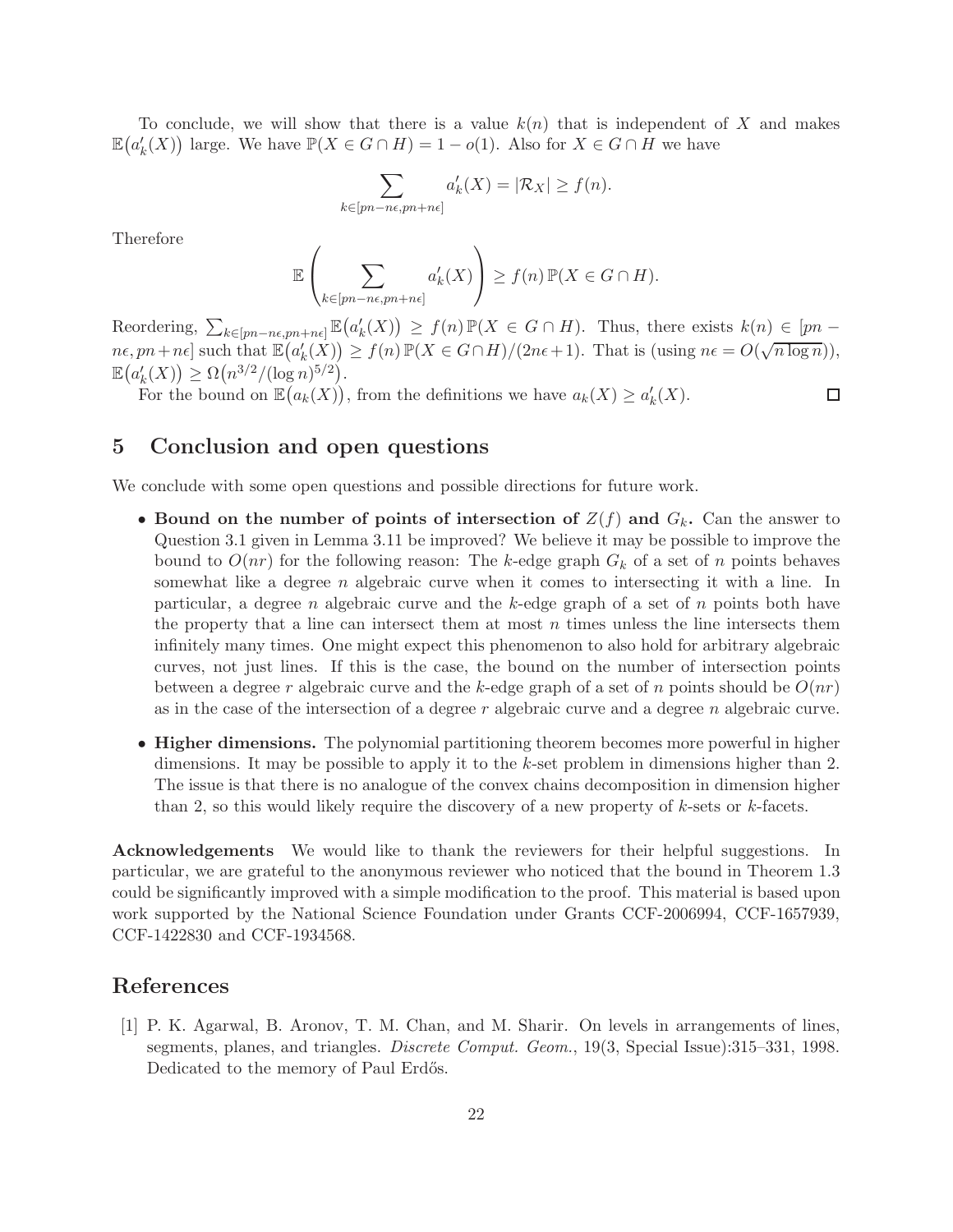- <span id="page-22-5"></span><span id="page-22-3"></span>[2] I. Bárány and W. Steiger. On the expected number of  $k$ -sets. Discrete Comput. Geom., 11(3):243–263, 1994.
- <span id="page-22-4"></span>[3] M.-K. Chiu, S. Felsner, M. Scheucher, P. Schnider, R. Steiner, and P. Valtr. On the average complexity of the k-level. J. Comput. Geom.,  $11(1):493-506$ ,  $2020$ .
- <span id="page-22-2"></span>[4] K. L. Clarkson. On the expected number of k-sets of coordinate-wise independent points. [https://kenclarkson.org/cwi\\_ksets/p.pdf](https://kenclarkson.org/cwi_ksets/p.pdf), 2004. Manuscript.
- [5] T. K. Dey. Improved bounds on planar k-sets and k-levels. Proceedings 38th Annual Symposium on Foundations of Computer Science, pages 156–161, 1997.
- <span id="page-22-9"></span>[6] T. K. Dey. Improved bounds for planar k-sets and related problems. Discrete Comput. Geom., 19(3):373–382, 1998.
- <span id="page-22-1"></span>[7] R. Durrett. Probability—theory and examples, volume 49 of Cambridge Series in Statistical and Probabilistic Mathematics. Cambridge University Press, Cambridge, 2019.
- <span id="page-22-16"></span>[8] P. Erdős, L. Lovász, A. Simmons, and E. G. Straus. Dissection graphs of planar point sets. In A survey of combinatorial theory, pages 139–149, 1973.
- <span id="page-22-11"></span>[9] P. M. Gruber. Convex and discrete geometry, volume 336 of Grundlehren der Mathematischen Wissenschaften [Fundamental Principles of Mathematical Sciences]. Springer, Berlin, 2007.
- <span id="page-22-6"></span>[10] L. Guth. Polynomial methods in combinatorics, volume 64 of University Lecture Series. American Mathematical Society, Providence, RI, 2016.
- <span id="page-22-10"></span>[11] L. Guth. A restriction estimate using polynomial partitioning. J. Amer. Math. Soc., 29(2):371– 413, 2016.
- [12] L. Guth and N. H. Katz. On the Erdős distinct distances problem in the plane. Ann. of Math.  $(2), 181(1):155-190, 2015.$
- <span id="page-22-8"></span><span id="page-22-7"></span>[13] S. Har-Peled. Geometric approximation algorithms, volume 173 of Mathematical Surveys and Monographs. American Mathematical Society, Providence, RI, 2011.
- <span id="page-22-12"></span>[14] P. M. Hummel. A note on Stirling's formula. Amer. Math. Monthly, 47(2):97–99, 1940.
- [15] H. Kaplan, J. Matoušek, and M. Sharir. Simple proofs of classical theorems in discrete geometry via the Guth-Katz polynomial partitioning technique. Discrete Comput. Geom., 48(3):499–517, 2012.
- <span id="page-22-13"></span><span id="page-22-0"></span>[16] F. Kirwan. Complex algebraic curves, volume 23 of London Mathematical Society Student Texts. Cambridge University Press, Cambridge, 1992.
- [17] L. Lovász. On the number of halving lines. Ann. Univ. Sci. Budapest, Etovos, Sect. Math., 14:107–108, 1971.
- <span id="page-22-15"></span>[18] J. Matoušek. Lectures on discrete geometry, volume 212 of Graduate texts in mathematics. Springer, 2002.
- <span id="page-22-14"></span>[19] J. Milnor. On the Betti numbers of real varieties. Proc. Amer. Math. Soc., 15:275–280, 1964.